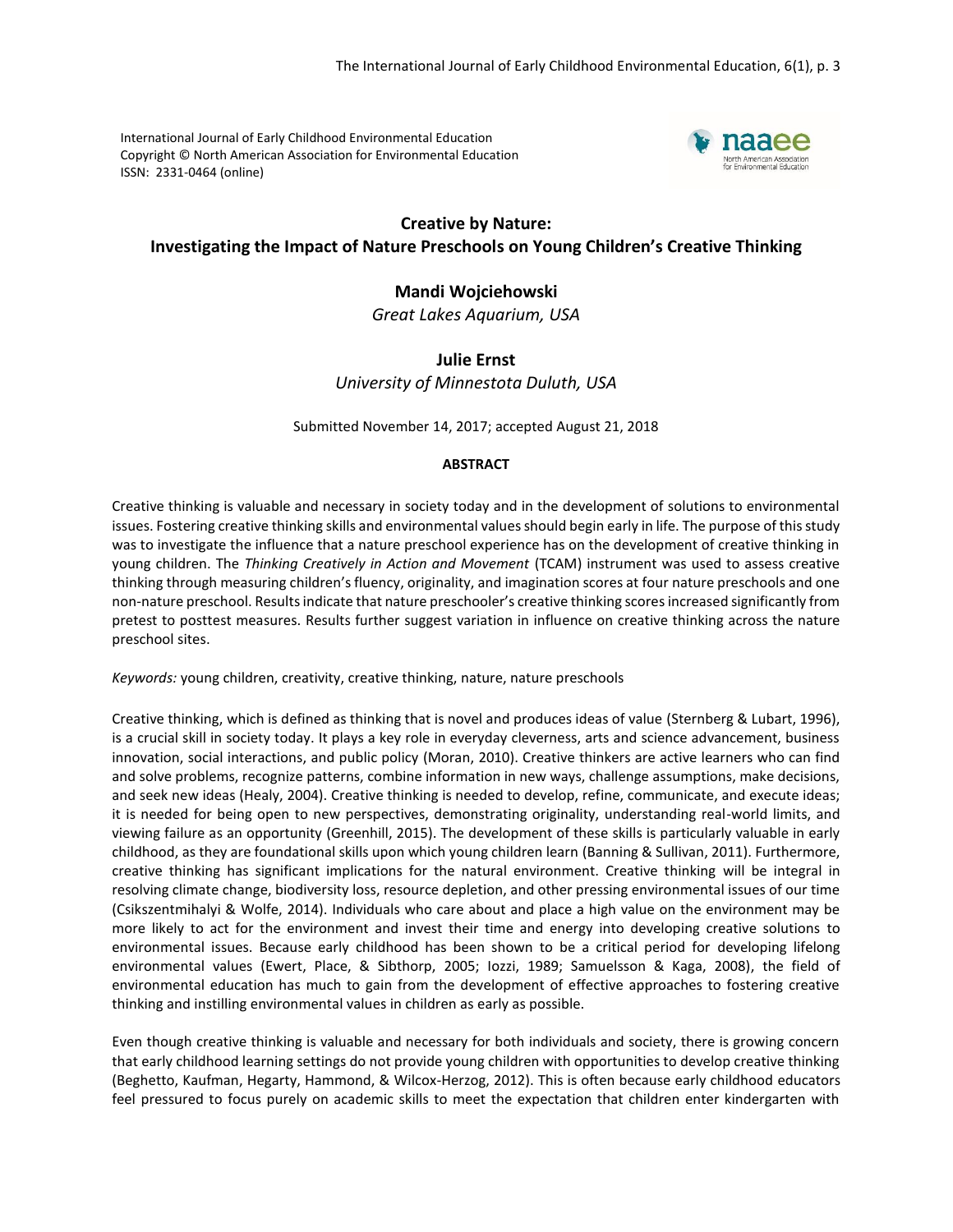specific academic knowledge (Beghetto et al., 2012). In fact, a recent study found that relative to students in 1998, kindergarten teachers today are far more likely to expect children to enter kindergarten with academic skills, provide teacher-directed instruction, use workbooks, and administer standardized tests (Bassok, Latham, & Rorem, 2016). Those teachers were also far less likely to utilize learning centers (Bassok et al., 2016). Additionally, early childhood learning environments today often restrict creativity by requiring young children to find a single correct answer, discouraging alternative solutions, taking away outdoor free playtime, and providing constant, adult-directed learning experiences (Gray, 2016). These changes in kindergarten and preschool experiences have profound effects on the creative thinking abilities of young children.

For instance, a recent study had some startling findings regarding creative thinking scores in children. The study found that creative thinking changes with age in the following manner: young children's creative thinking steadily increases until third grade, then it levels off and begins to decrease until about high school, when increases are again observed (Kim, 2011). This aligns with a conventional stage model of creativity that suggests creative thinking levels correlate with a child's ability to understand societal conventions (Runco, 2014). However, the study also found creative thinking scores have been decreasing significantly since 1990 in children across all ages, even when considering conventional stage differences among age groups, with the greatest decrease indicated in kindergarten through third grade (Kim, 2011). The authors suggest this decrease may be due to increased focus on academic success and too many structured activities at the expense of unstructured, free play time (Kim, 2011). This indicates that there is a need to renew efforts to foster creative thinking in young children.

Nature preschool programs may offer a solution to help reverse this trend. Nature preschools are preschools that "use nature themes and daily nature explorations as the central organizing concept of their program," are "equally committed to both high standards of developmentally appropriate early childhood education and the best practices of environmental education," and "support dual aims for children: meeting child development goals and acquiring conservation values" (Finch & Bailie, 2016, p. 92). Nature is an ideal environment for developmentally appropriate learning across all domains, and nature play opportunities at nature preschools allow children to solve problems, be curious, and play creatively (Banning & Sullivan, 2011). Nature play is child-initiated and child-directed play that happens when "children play in and *with* nature" (Erickson & Ernst, 2011). Nature play can provide children with plenty of space, time, variety, and loose parts to invent endless play scenarios that contribute to the development of creative thinking skills that will persist throughout life (Banning & Sullivan, 2011). Nature play is also beneficial in early childhood from an environmental education standpoint because repeated positive experiences in nature foster the development of lifelong environmental values and ethics (Ewert et al., 2005; Iozzi, 1989; Samuelsson & Kaga, 2008).

In response to the need for creative solutions to the environmental issues of our time, research is needed to determine strategies that will best support creative thinking at all ages. This research is essential at the early childhood level, as the insights gained can help educators provide experiences that support the development of creative thinking skills children can draw upon when faced with real-world issues later in life. In light of the potential for nature play to foster creative thinking in young children, the purpose of this study was to explore the influence of nature preschool on the development of creative thinking in young children. The quantitative research methods used in this study sought to answer the following research questions:

- (1) Did nature preschoolers' creative thinking significantly increase from the beginning of the school year to the end? Was a similar growth pattern seen in children who attended a non-nature preschool?
- (2) Was there variation between nature preschool programs in terms of their influence on creative thinking?

This study is significant because it sought to find an empirical link between nature preschool participation and the development of creative thinking. Research that can demonstrate a significant link between a nature preschool experience and creative thinking development can lend strength to a growing body of evidence indicating important life skills, including creative thinking, can be fostered through immersive nature play experiences. Furthermore, research such as this can provide early childhood educators with a deeper rationale for stepping back from academically focused instruction and providing more play-based learning opportunities.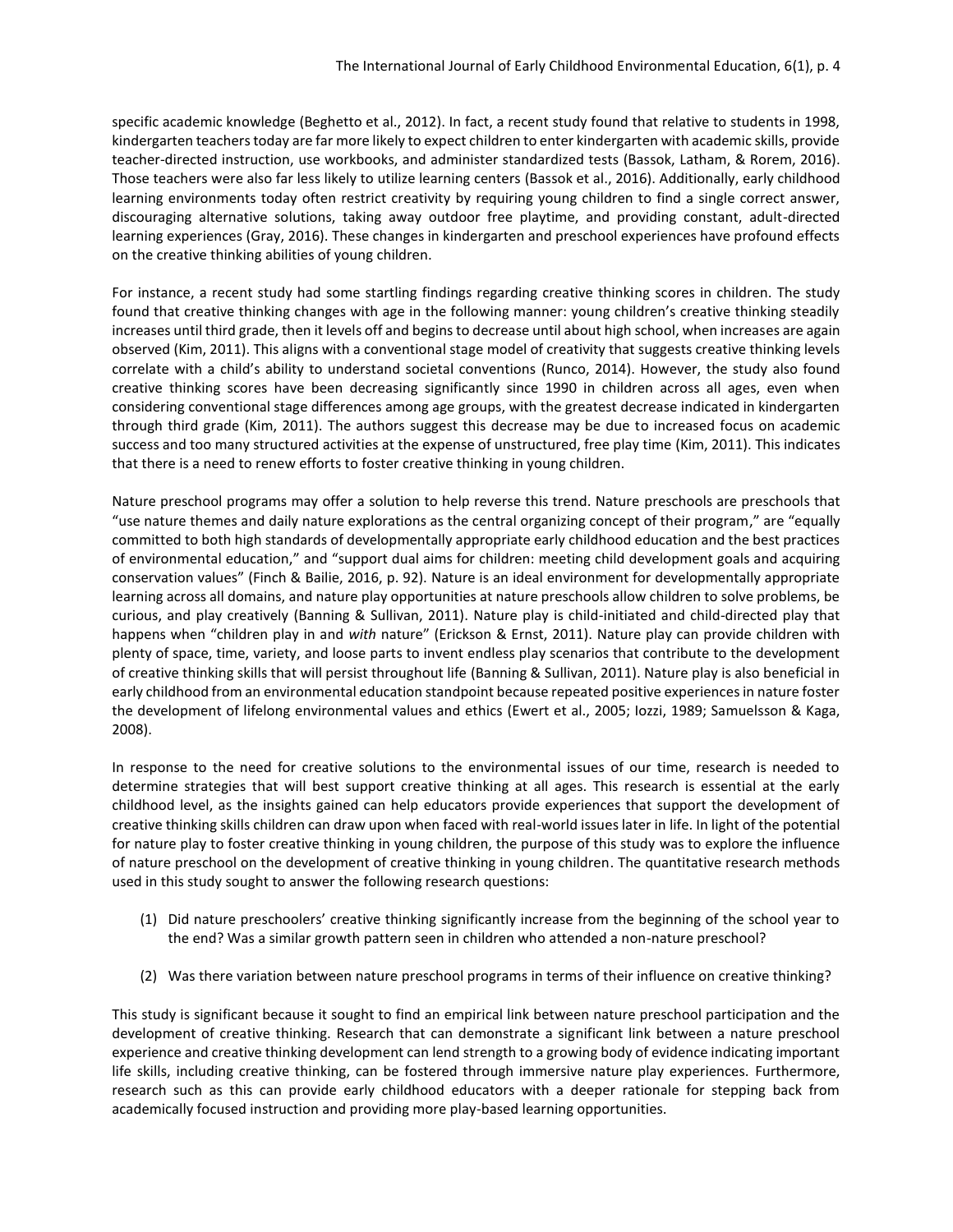#### **REVIEW OF LITERATURE**

#### **Creative Thinking: A Multidimensional Construct**

Creative thinking is defined as the thought process associated with developing novel and useful ideas (Sternberg & Lubart, 1996). Creative thinking can refer to any part of the creative thought process including generating, analyzing, refining, or even rejecting ideas (Healy, 2004). Furthermore, creative thinking is a multidimensional construct (Clapham, 2011). The idea that creativity is a multidimensional construct was first presented in Guilford's 1956 Structure of Intellect (SOI) model, which classified mental abilities by "operation performed, content used to perform the operation, and the type of product produced" (Clapham, 2011, p. 459). The SOI model emphasized that intellect is made up of several factors including cognition, memory, divergent thinking (the process of generating multiple responses to a problem), convergent thinking (the process of choosing a single correct response for a problem), and evaluation (Guilford, 1956). Guilford (1956) further suggested divergent thinking was the factor most associated with creative thinking. Recent research supports the idea that creative thinking and divergent thinking are related by indicating divergent thinking ability is a meaningful predictor of future creativity (Kim, 2006; Runco & Acar, 2012).

Divergent thinking can be further broken down into the subdimensions of fluency, flexibility, elaboration, and originality (Clapham, 2011; Guilford, 1956). Fluency is the ability to quickly produce many ideas that are relevant and adhere to specified requirements (Clapham, 2011; Guilford, 1957). This means when problem is at hand, a person who has a high fluency can develop many solutions to solve the problem rapidly. Fluency stresses the number of ideas generated over the quality of the ideas generated (Clapham, 2011; Guilford, 1957). Flexibility is described as the number of categories produced to solve a given problem (Clapham, 2011), or the ability to discard familiar ideas into order to develop new or unfamiliar ideas (Guilford, 1950, 1957). Elaboration refers to the ability to build upon and improve an idea (Clapham, 2011). Originality refers to a person's ability to develop unique ideas that have purpose and meaning in a particular situation (Feist, 2010; Runco & Jaeger, 2012). Originality is particularly important for creative thinking because ideas must be original if they are to be considered creative (Runco & Jaeger, 2012; Sternberg & Lubart, 1996).

Imagination is also a dimension of creative thinking. Imagination was not included in Guilford's SOI model, but imagination was included in early childhood assessments of creativity, such as the Creativity Assessment Packet (Williams, 1980, as cited in Lemons, 2011), the Khatena–Torrance Creative Perceptions Inventory (Khatena & Torrance, 1976, as cited in Lemons, 2011), and the TCAM (Torrance, 1981b). Imagination refers to the ability to develop mental representations of things, concepts, or ideas that are not immediately present to the senses (Markman et. al., 2009, as cited in Forgeard & Kaufman, 2016). Imagination allows a person to move beyond the current moment in time or place and plan for the future, create a new world, or consider alternatives (Taylor, 2011). Furthermore, the ability to imagine what it is like to be another animal or person promotes development of empathy, which is a desirable trait in children as well as adults (Torrance, 1981a; R. Wilson, 2014).

#### **Natural Progression of Creativity Development**

Maslow (1971) proposed two distinct varieties of creativeness: primary creativeness and secondary creativeness. Primary creativeness arises from the unconscious mind and is "a universal and common kind of thing" (Maslow, 1971, p. 80), while secondary creativeness involves hard work and training to help a person complete a creative endeavor (Maslow, 1971). This is important to understanding the natural progression of creativity development in children because the idea of primary creativeness indicates that all children have the potential to be creative, and secondary creativeness suggests that creative abilities can be developed over time (Maslow, 1971; Runco, 2014).

The four C model of creativity, which divides creativity into categories based on the magnitude of creativity, suggests a path for the development of creativity over time (Kaufman & Beghetto, 2009; Kozbelt, Beghetto, & Runco, 2010). These creative magnitudes are referred to as little-c, mini-c, Pro-c, and Big-C creativity (Kaufman & Beghetto, 2009). Mini-c and little-c creativity are lower magnitude forms of creative expression that can be achieved by anyone (Beghetto et al., 2012). Mini-c creativity refers to transformative learning and includes the process of constructing personal knowledge to understand new concepts (Kaufman & Beghetto, 2009). The theory of personal creativity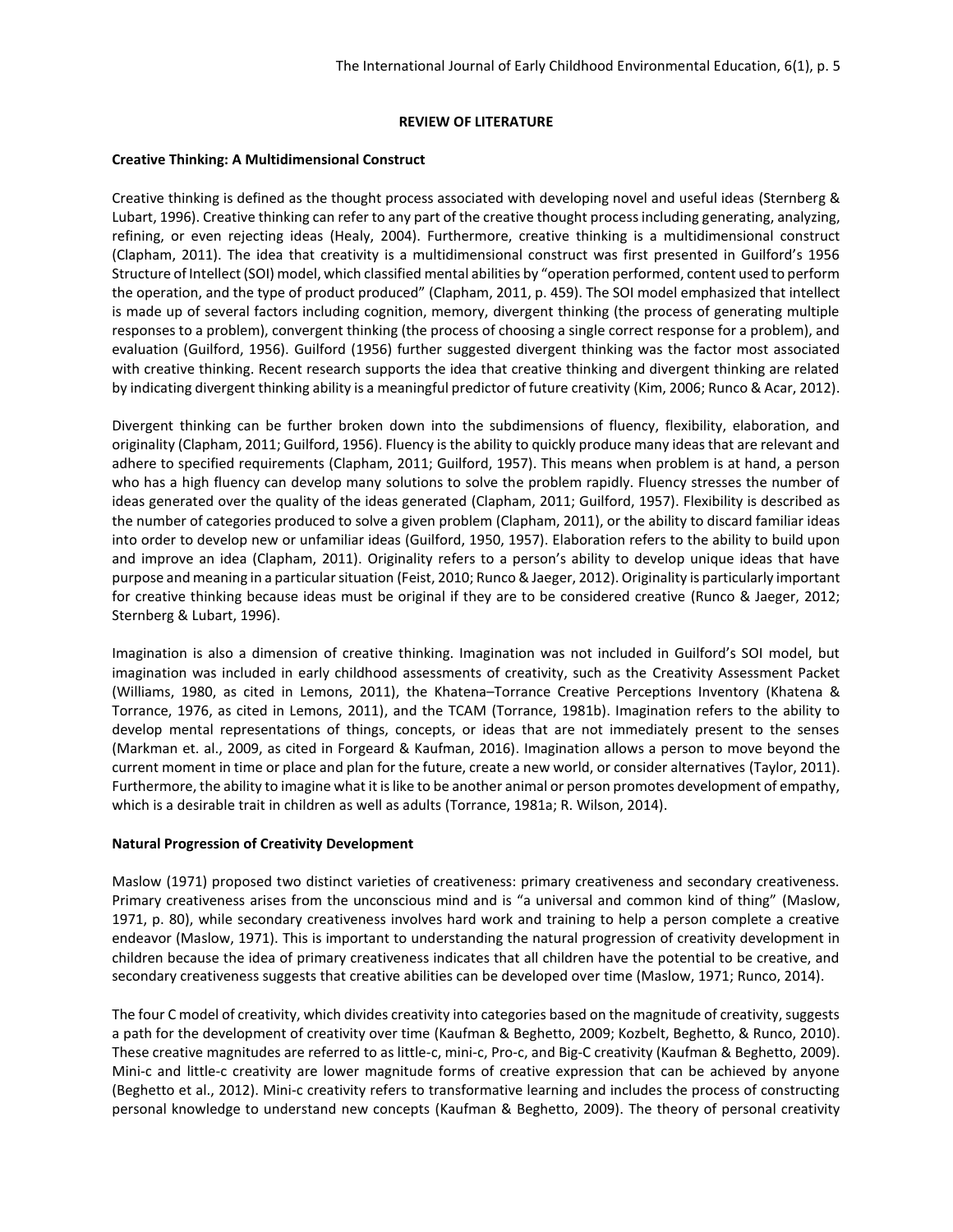suggests mini-c creativity may not be considered creative by others, but for the individual who constructed personal knowledge, it is both novel and significant (Runco, 2003). This indicates that young children who rarely, if ever, produce ideas or products that would be considered creative by the standards of society are indeed creative (Runco, 2003). Little-c is the next level of creativity and involves everyday innovations that would be considered creative by anyone (Kaufman & Beghetto, 2009). Pro-c and Big-C creativity are higher, professional levels of creative accomplishment that can be achieved over time through hard work and commitment (Beghetto et al., 2012; Kaufman & Beghetto, 2009).

The conventional stage model can be used to explain how a child's creative growth typically occurs (Runco, 2014). In this context, conventions are considered normative or typical behaviors in society such as laws, fads, or fashions (Runco, 2014). Children are typically in the preconventional stage throughout early childhood as they are unaware of conventions and are therefore unable to conform to them (Runco, 2014). This unconventionality often manifests as creativity. As children approach middle childhood, they enter the conventional stage as they begin to understand societal conventions place a high value on conventions, which can inhibit self-expression and creativity (Runco, 2014). In fact, there is evidence that approximately 50 percent of children experience a "slump" in their creative thinking during the conventional stage (Runco, 2014; Torrance, 1967). Finally, children enter the postconventional stage during adolescence when they are aware of conventions, but also understand that they can choose which conventions to follow (Runco, 2014). The opens the door for creativity. Evidence suggests children who were strong creative thinkers in early childhood and slumped during the conventional stage tended to regain their creative thinking abilities as they transitioned into the postconventional stage (Runco, 2014). This emphasizes the importance of fostering creative thinking skills gained early in life because those skills can persist and resurface when children become postconventional thinkers.

#### **Fostering the Development of Creative Thinking**

In the context of creative thinking development in young children, mini-c and little-c creativity are particularly relevant. Mini-c creativity should be the primary emphasis in early childhood education because play is central at this level of creativity (Beghetto et al., 2012). Young children learn about themselves and the world through play, and a notable amount of what young children learn during play cannot be taught (Wilson, 2008). Play provides opportunities for early learning and development across all domains (Wilson, 2008), and the most beneficial play is both self-initiated and child-directed (Banning & Sullivan, 2011). Mini-c creativity can be readily included and fostered in early childhood programs by providing opportunities for self-directed play as children will naturally construct knowledge through such play experiences (Beghetto et al., 2012). Further, when children pretend during their play several creative thought processes occur including divergent thinking, flexibility, problem solving, perspective taking, and more (Russ, 2014). Early childhood education should also include a moderate focus on littlec creativity, which can be developed through the inclusion of domain-specific skills while also providing time for play and exploration in that domain (Beghetto et al., 2012). By focusing efforts on developing mini-c and little-c creativity, educators can encourage the skills needed for lifelong creative thinking abilities (Beghetto et al., 2012).

Furthermore, brain-based learning research from the field of neuroscience also has important implications for fostering creative thinking. This research indicates early experiences that are reinforced will persist into adulthood, and those that are not reinforced will not persist (McCain, Mustard, & Shanker, 2007; Shore, 1997). Thus, a child's experiences have a strong influence on their development. Furthermore, highly creative brains have more complex and highly-connected neural circuits than less creative brains, which contributes to a creative thinker's ability to readily generate ideas (Feist, 2010). This information offers an example of how early childhood experiences that reinforce creative thinking can contribute to the persistence of those pathways later. Thus, children who are consistently exposed to situations that require creative thinking will develop brains that are wired in manners that allow creative thinking to occur more readily. Early childhood educators can foster creative thinking by providing these novel experiences through play opportunities because play is a primary way to stimulate and reinforce neural connections in the brain (McCain et al., 2007).

Educators can also foster creative thinking growth by creating a non-judgmental space for young children to generate novel ideas (Alkhudhair, 2015). Open-ended and child-directed play opportunities provide the setting young children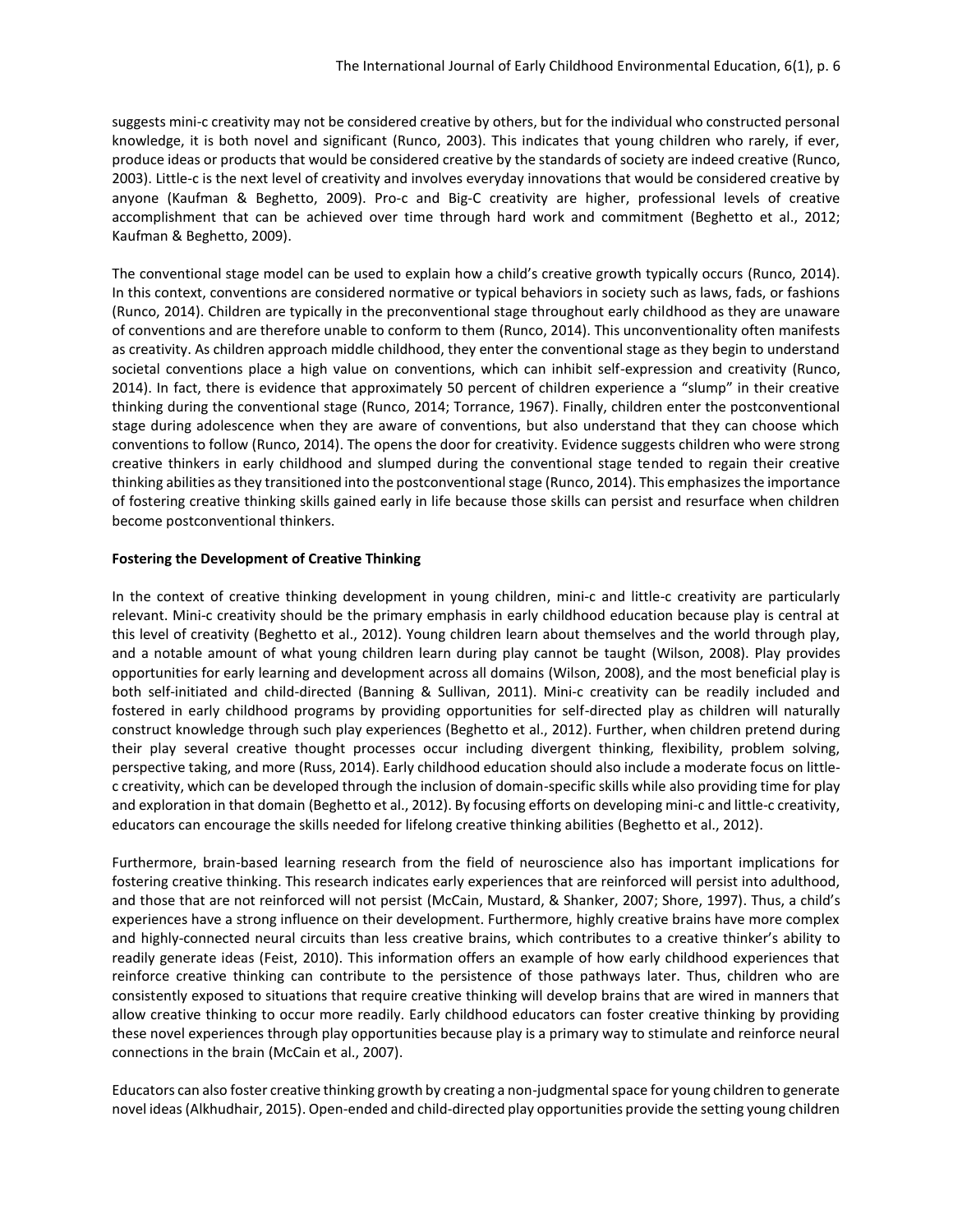need to practice generating novel ideas as they engage in activities of personal interest (Banning & Sullivan, 2011). Craft (2008) found that student collaboration and providing opportunities for children to construct their own knowledge can also foster creative thinking in children. Again, play can foster that collaboration and knowledge construction (Banning & Sullivan, 2011). Research also indicates that educators can promote creative thinking development through open-ended questioning, allowing experimentation and mistakes, encouraging imagination and play, demonstrating critical thinking, and accepting unconventional answers (Alkhudhair, 2015).

These strategies for fostering creative thinking are strongly aligned with teaching strategies and methods that are widely used in the field of environmental education, particularly in early childhood environmental education. As such, early childhood environmental education has the potential to play an important role in fostering the development of creative thinking in young children. Many qualities of nature make it a developmentally appropriate environment for children to play and learn. Nature is ever changing, engages all of the senses, and allows for full body movement (Banning & Sullivan, 2011). Nature also provides unstructured, child-directed play opportunities, a plethora of loose parts, and experiences that allow young children to develop and learn across domains and meet early learning indicators including imagination, creativity, problem-solving, and flexibility (Banning & Sullivan, 2011; Wilson, 2008). These features of nature suggest that early childhood programs that embrace nature play should help foster the development of creative thinking in young children because there are ample opportunities each day for exposure to constructive learning and new situations that reinforce brain pathways. This idea is supported by a recent study that found creativity development at a preschool program that spent daily time in a natural outdoor classroom was supported by four factors: predictability of learning spaces, amount of time and consistency of time, open-ended materials, and a caring adult (Kiewra & Veselack, 2016).

Nature preschools regularly incorporate nature play into their daily routines in their efforts to integrate best practices in both early childhood education and environmental education (Bailie, 2016). Such regular nature play opportunities make nature preschools an ideal early childhood learning setting to promote and foster creative thinking development for several reasons. Nature preschool programs tend to follow emergent curricula that allows their children to follow their own interests throughout the year (Bailie, 2012). These child-directed learning experiences at nature preschools provide children with time needed to develop creative thinking abilities as they explore, play, and experiment with their natural surroundings (Banning & Sullivan, 2011). Further, children at nature preschools must think creatively to find new ways to use the same nature play area as it changes with the seasons and weather throughout the year. Similarly, seasonal changes provide new and different natural loose parts such as dry leaves, seeds, or snow that require children to think of new creative ways to play in and with nature. Nature play at nature preschools can also promote cooperative play among children (Banning & Sullivan, 2011). This cooperative play can often take the form of creative problem solving as children develop, share, and test multiple ways to solve a problem like moving heavy log or climbing a steep hill (Banning & Sullivan, 2011; Craft, 2008). As such, nature preschools, with their emphasis on nature play, offer ideal settings for fostering creative thinking in young children, thereby reversing the current trend of decreasing creative thinking levels.

#### **METHODOLOGY**

# **Participants**

Participants in this study included children ages three to six who attended four nature preschools in Minnesota. In addition, participants included one class of children who attended a non-nature preschool program located on a university campus, administered through the university, and within the same geographic region as the nature preschools. All enrolled preschool children were invited to participate. There were 19 children from nature preschool A, 13 children from nature preschool B, 17 children from nature preschool C, and 26 children from nature preschool D who participated in this study. There were 11 children from the non-nature preschool who also participated in this study.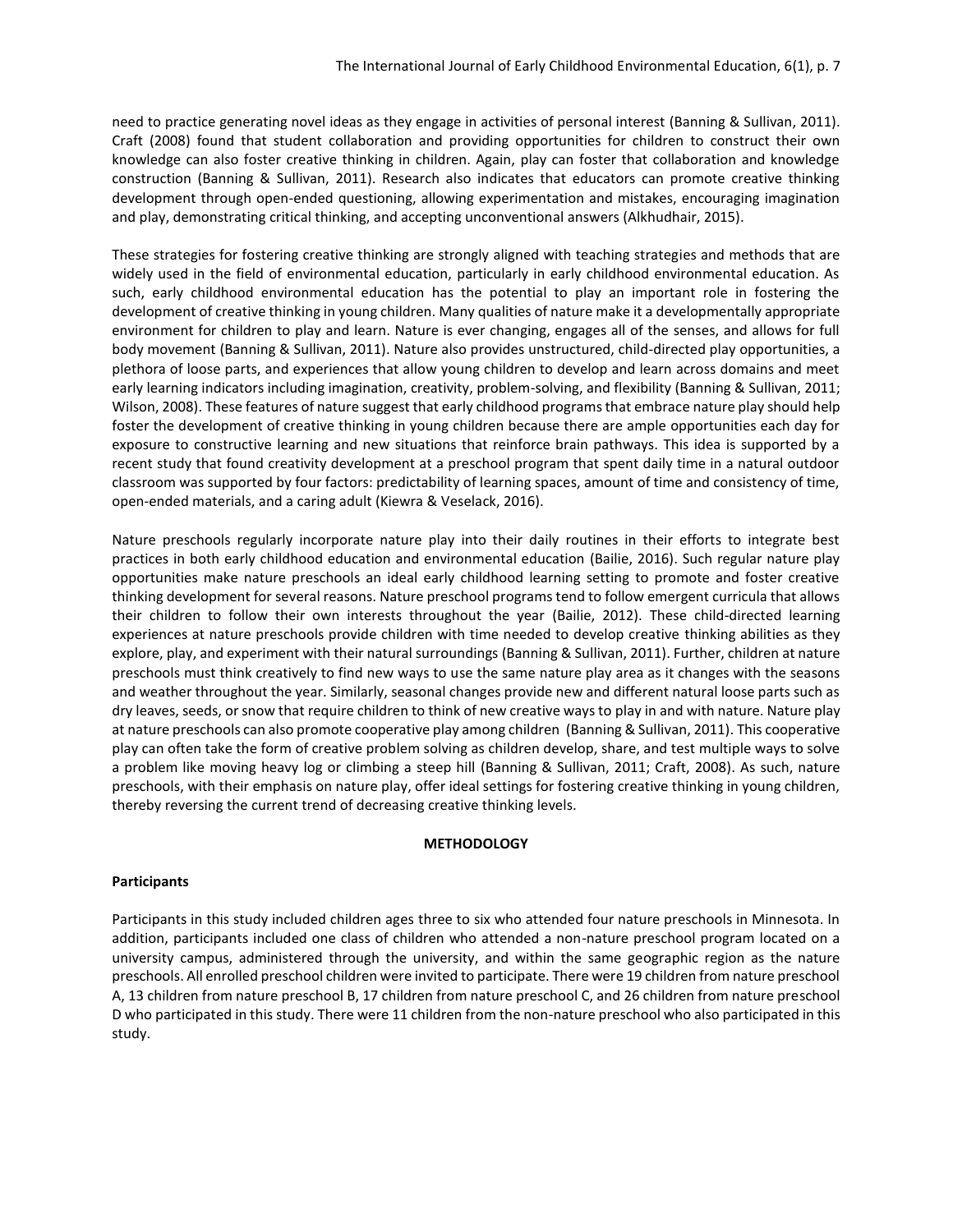#### **Design**

This study was carried out using a nonequivalent pretest posttest control-group design. This quasi-experimental design was necessary because the participants could not be randomly assigned to treatment or baseline groups (Creswell, 2014). While ideally there would have been multiple non-nature preschool sites included for relatively equal number of participants in the treatment and control group, the study utilized only one baseline site because early childhood educators and parents are often hesitant to allow young children to participate in research, particularly when it is not directly beneficial. Thus, the study proceeded with the unequal group sizes. This difference (n = 75 versus n = 11) prompted an analysis that focused on growth in the nature preschool participants, using the non-nature preschool participants as a baseline group or reference group, as opposed to an actual control group.

# **Treatment**

The treatment for this study was participation at a nature preschool during the 2016-2017 school year. There was a baseline, non-nature preschool group included in this study to serve as a reference or comparison for what typical creative thinking growth looks like over the course of the school year. The university-administered preschool was selected because the program has an experienced and stable teacher, is rooted in developmentally appropriate processes, and is connected to the university's education and early childhood education departments and consequently open to participation in university-affiliated research. This was a mixed-age preschool program where the guiding philosophy stressed that children learn best through child-directed play and that play supports and enhances cognitive, social, emotional and physical development. In order to provide children with opportunities to direct their own play the classroom environment, materials, and curriculum are driven by the interests of the children. These characteristics that the university-administered, non-nature preschool could be considered highquality and can therefore serve as a baseline showing how children in a high-quality preschool classroom are expected to grow in their creative thinking over the course of the schoolyear. For this reason, and due to being demographically similar to the participating nature preschools, the university-administered preschool seemed appropriate for providing participants for the baseline or reference group. All of the participating preschools were in existence prior to the study, and the preschool programming and operations continued on throughout the study as they would normally proceed in the absence of a study being conducted.

The nature preschools and the non-nature preschool in this study offered several different schedules for families to choose from including half day, all day, partial week, and full week options. In this context, half day means that children attended preschool for a half day in either the morning or afternoon, while all day means the children attended preschool both in the morning and afternoon. In partial week programs children attended preschool either two or three days per week, and in full week programs the children attended preschool four or five days per week. The preschools also had varied amounts of time spent outdoors, learning spaces, and guiding philosophies (see Table 1, next page).

#### **Instrument**

Divergent thinking tests are among the most commonly utilized measures of creativity, and numerous divergent thinking tests have been developed in efforts to measure levels of creative thinking in individuals. Divergent thinking tests emphasize searching for as many novel solutions to problems as possible in an effort to measure divergent thinking dimensions and thus extrapolate creative thinking levels (Lemons, 2011). This study utilized a divergent thinking test called *Thinking Creatively in Action and Movement* (TCAM), an established and intact instrument designed for use with three-to-eight year old children who are often better at expressing themselves through movement than verbally (Torrance, 1981a, 1981b). The TCAM accepts both kinesthetic and verbal responses to four activities that measure fluency, originality, and imagination, which are dimensions of creativity relevant to a young child's life and are developmentally appropriate (Torrance, 1981a). In this operational context, fluency is number of ideas generated, originality is production of unique ideas, and imagination is one's ability to take on a new role (Torrance, 1981a). TCAM activities were administered according to a provided protocol and are summarized as follows (Torrance, 1981a):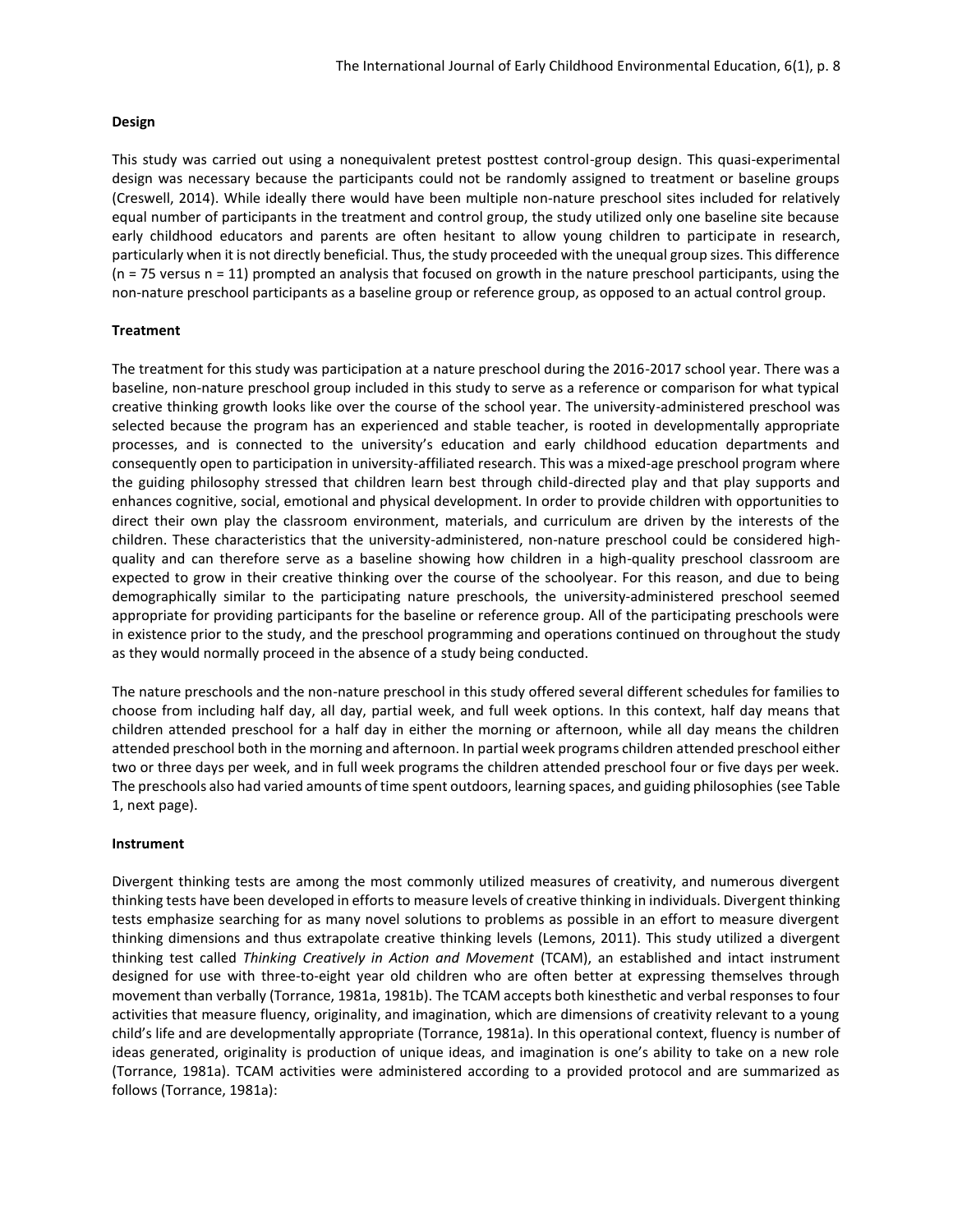- "How Many Ways" asks participants to think of different ways to move from one side of the room to the other and is scored for fluency and originality.
- "Can You Move Like?" asks participants to take on six different roles, which are scored for imagination on a Likert scale ranging from "no movement" to "excellent, like the thing."
- "What Other Ways?" asks participants to think of as many ways as possible to place a paper cup in a waste basket and is scored for fluency and originality.
- "What Can You Do with a Paper Cup?" asks participants to think of as many ways as possible to play with a paper cup and is scored for fluency and originality.

The TCAM has an overall test-retest reliability coefficient of 0.84 and the individual activities have coefficients of 0.71, 0.79, 0.67, and 0.58, respectively (Torrance, 1981a). The TCAM has a published interscorer reliability level greater than 0.90 (Torrance, 1981a). TCAM scores do not indicate a relationship with intelligence, cooperation, race, sex, previous school attendance, and socioeconomic status; the scores are associated with learning experiences expected to produce creative growth, a creativity curriculum, and problem-solving sociodrama (Torrance, 1981a). Reisman, Floyd, and Torrance (1981) found that creative thinking abilities assessed by the TCAM predicted cognitive performance that involve divergent thought.

# Table 1 *Nature preschool characteristics*

| Preschool                                 | All or<br>Half<br>Day | <b>Full or</b><br><b>Partial</b><br>Week | Approximate<br><b>Daily Time</b><br>Spent<br><b>Outdoors</b> | <b>Learning Spaces</b>                                                                                                                | <b>Guiding Philosophy</b>                                                                                                                                       |
|-------------------------------------------|-----------------------|------------------------------------------|--------------------------------------------------------------|---------------------------------------------------------------------------------------------------------------------------------------|-----------------------------------------------------------------------------------------------------------------------------------------------------------------|
| <b>Nature</b><br>preschool<br>A           | All<br>day            | Partial                                  | $4+$ hours                                                   | Indoor classroom, outdoor<br>classroom, nature playscape,<br>and access to a minimally-<br>managed, 30-acre forest                    | Help children build community,<br>create a lifelong love of play,<br>foster a sense of self, and<br>develop a connection with<br>nature                         |
| <b>Nature</b><br>preschool<br>B           | All<br>day            | Full<br>and<br>partial                   | 4 hours                                                      | Indoor classroom, nature<br>playscape, and access to<br>maintained hiking trail and<br>unmaintained, forested<br>public natural areas | Provide opportunities for nature<br>play, self-regulation, and early<br>learning                                                                                |
| <b>Nature</b><br>preschool<br>C           | Half<br>day           | Partial                                  | 2 hours                                                      | Indoor classroom, barnyard<br>with farm animals, nature<br>playscape, and trails leading<br>to several different natural<br>habitats  | Foster child-directed learning,<br>considers the outdoor learning<br>space a second educator, and<br>encourages learning through<br>nature play and exploration |
| <b>Nature</b><br>preschool<br>D           | All<br>day            | Partial                                  | 3+ hours                                                     | Indoor classroom, nature<br>playscape, and access to<br>nature center and public<br>forested parkland                                 | Develop connections to nature<br>and whole child growth through<br>education, play, and exploration                                                             |
| Non-<br>nature<br>preschool<br>(baseline) | All<br>day            | Partial                                  | Varies;<br>typically less<br>than 30-60<br>minutes           | Classroom and fenced<br>outdoor playground with<br>plastic play structures and<br>open space                                          | Provide high-quality, nurturing<br>care and learning opportunities                                                                                              |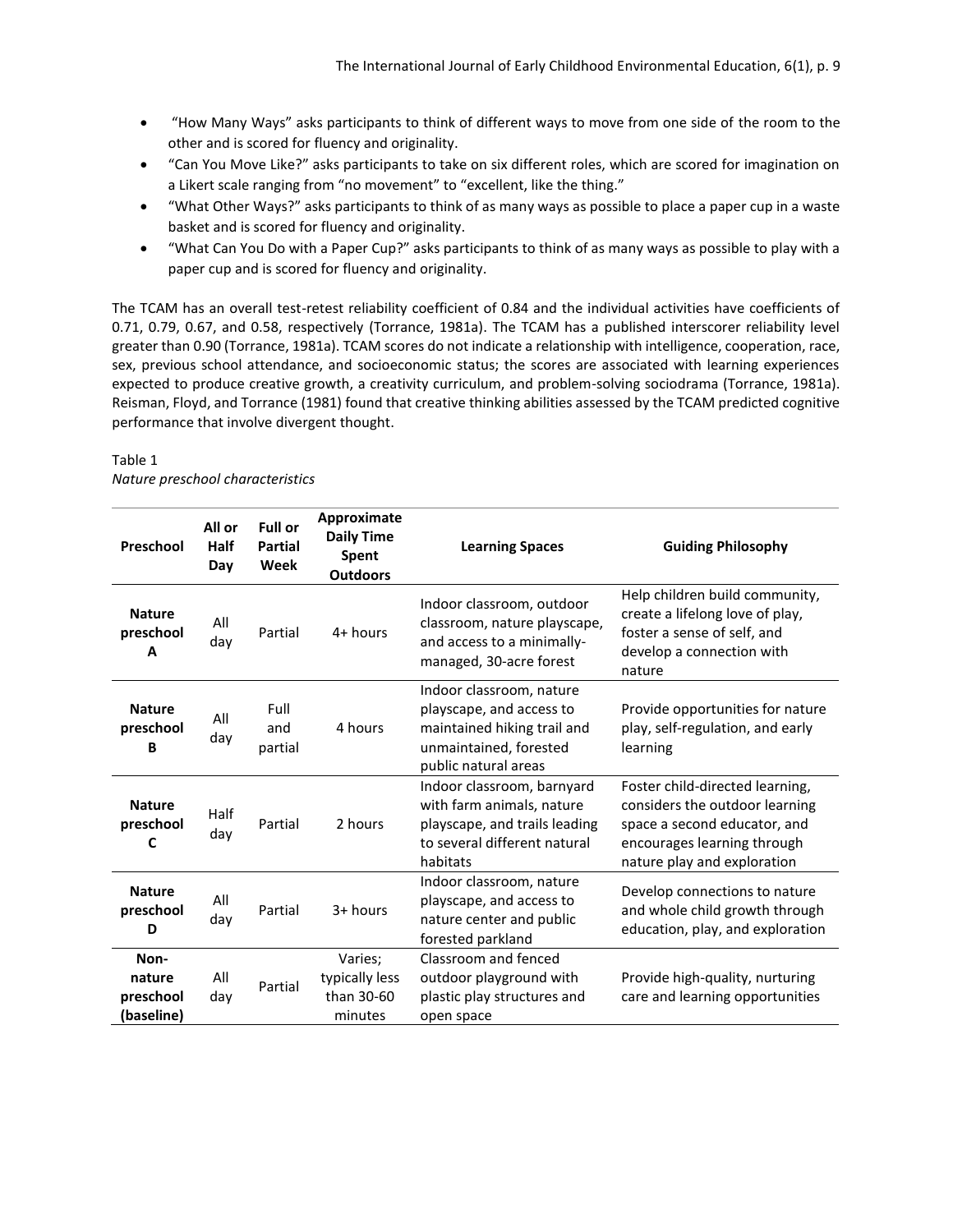#### **Data Collection Procedure**

Prior to administration of the pretest, IRB approval was obtained and consent forms were given to guardians of children at the five participating preschools. Only children whose guardians consented to their participation were given the option to participate in the TCAM pretest and posttest. Researchers asked these children if they would like to participate before beginning the pretests and posttests and proceeded with data collection only if the child was willing to participate. If the child chose to stop in the middle of a pretest or posttest, it was noted and the child was allowed to stop and return to the group and activities underway.

Data was collected using results from the TCAM pretest and posttest. The pretest was administered by two researchers in September 2016, and posttests were administered by two researchers over a three-week period in April and May 2017. Because of the multiple administrators in this study at hand, an inter-rater reliability was assessed using an Intraclass Correlation Coefficient (ICC) to evaluate the degree that raters provided consistency in their rating of fluency, originality, and imagination across subjects (McGraw & Wong, 1996). For fluency and imagination, the resulting ICC was in the excellent range, ICC = 0.99 and ICC = 0.88, respectively (Cicchetti, 1994), indicating that coders had a high degree of agreement and suggesting that fluency and imagination were rated similarly across coders. The high ICC suggests that a minimal amount of measurement error was introduced by independent raters, and therefore statistical power for subsequent analyses is not substantially reduced. For originality, the ICC was 0.66, which is in the range considered good (Cicchetti, 1994). Fluency, originality, and imagination ratings were therefore deemed to be suitable for use in the present study.

All tests were scored per TCAM's scoring procedures by the same researcher for consistency. Tables for converting raw scores into standard scores are included in the TCAM scoring guide for ages three to six (Torrance, 1981a) and were used in this study; by doing so, the age of participant was able to be accounted for, which controlled for participant age.

#### **RESULTS**

#### **Increase in Nature Preschoolers' Creative Thinking**

A paired-samples *t* test was conducted to evaluate whether young children who participated in nature preschool had a significant increase in creative thinking from the beginning of the school year to the end of the school year. In this study, the data from the treatment and baseline groups were analyzed through two separate paired-samples *t* tests, due to the very unequal group sizes (n = 11 and n = 75, respectively). Differences in ages are accounted for in these results, as the standard scores, which incorporate the children's ages, were used in the analysis. Tests were run for each of the dimensions of creative thinking: fluency, originality, and imagination (see Table 2 for the Means and Standard Deviations for nature and non-nature preschool groups for these three dimensions).

The results for the nature preschool treatment group (see Table 2) indicated posttest means for fluency, originality, and imagination were significantly higher than pretest means for these three dimensions, t (74) = 4.49,  $p = < 0.001$ ;  $\underline{t}$  (74) = 4.33, <u>p</u> = < 0.001; and  $\underline{t}$  (74) = 4.72, <u>p</u> = < 0.001, respectively. These results suggest that there was a significant increase in nature preschoolers' fluency, originality, and imagination from beginning to end of the preschool year. In contrast, the results for the non-nature preschool baseline group (see Table 2) indicated posttest means were not significantly higher than pretest means on these three dimensions of fluency, originality, and imagination, t  $(10)$  = 1.31,  $p = 0.22$ ;  $t(9) = 2.06$ ,  $p = 0.70$ ; and  $t(9) = 2.14$ ,  $p = 0.06$ , respectively. These results suggest that there was not a significant change from pretest to posttest for fluency, originality, or imagination in the non-nature preschool baseline group.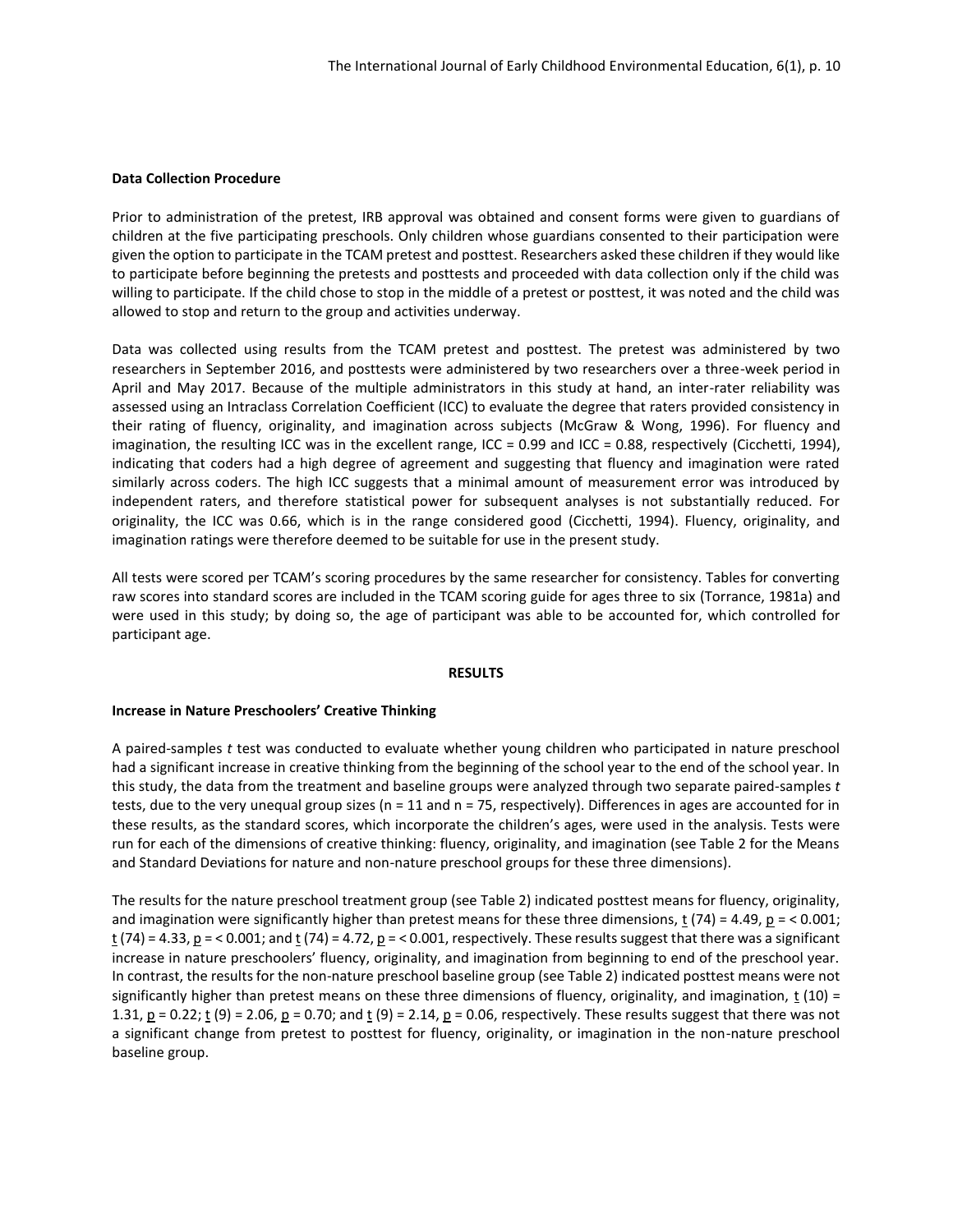|                   | <b>Fluency</b>            |                     |
|-------------------|---------------------------|---------------------|
| Pretest Mean (SD) | <b>Posttest Mean (SD)</b> | Significance        |
| 89.89 (17.76)     | 104.76 (28.35)            | t $(74) = 4.49$ ,   |
|                   |                           | $p = 0.001*$        |
| 97.55 (14.64)     | 106.55 (22.88)            | $t(10) = 1.31$ ,    |
|                   |                           | $p = 0.22$          |
|                   | Originality               |                     |
| Pretest Mean (SD) | <b>Posttest Mean (SD)</b> | Significance        |
| 96.13 (20.16)     | 113.61 (36.58)            | $t(74) = 4.33,$     |
|                   |                           | $p = 0.001*$        |
| 105.20 (14.13)    | 126.00 (30.59)            | t $(9) = 2.06$ ,    |
|                   |                           | $p = 0.07$          |
|                   | Imagination               |                     |
| Pretest Mean (SD) | <b>Posttest Mean (SD)</b> | <b>Significance</b> |
| 89.85 (17.68)     | 99.99 (18.42)             | t $(74) = 4.72$ ,   |
|                   |                           | $p = 0.001*$        |
|                   |                           |                     |
|                   |                           | t $(9) = 2.14$ ,    |
|                   | 92.30 (16.52)             | 103.00 (12.03)      |

#### Table 2

*Paired-samples t test results for treatment and baseline fluency, originality, and imagination standard scores*

*Note.* Baseline: n = 11 for fluency and n = 10 for originality and imagination; Treatment: n = 75 for fluency, originality, and imagination

*Note*. \* indicates statistical significance

To investigate if the significant growth from pretest to posttest in the nature preschool participants remained when controlling for gender and prior participation, a general linear model with gender and prior participation as covariates and time (pretest to posttest) as the main effect was used. For fluency, originality, and imagination, the results suggest the increases from pretest to posttest remained significant when controlling for both gender and prior participation. The results further suggest the treatment did not vary based on gender and prior participation, and the treatment seemed to have a positive impact on the fluency, originality, and imagination results for both boys and girls regardless of whether they had prior participation or not.

For fluency, the results indicated that there was no significant interaction between the main effect of time (pretest to posttest) and gender ( $p = 0.11$ ), and there was no significant interaction between main effect of time and prior participation ( $p = 0.88$ ). The increase from pretest to posttest in fluency standard scores remained significant when controlling for both gender and prior participation, F (1, 72) = 11.55,  $p < 0.001$ . These results suggest the treatment did not vary based on gender and prior participation; the treatment seemed to have a positive impact on the fluency of both boys and girls, and also regardless of whether they had participated prior to this study or not.

For originality, the results indicated that there was no significant interaction between the main effect of time (pretest to posttest) and gender (p = 0.09), and there was no significant interaction between main effect of time and prior participation ( $p = 0.79$ ). The increase from pretest to posttest in originality standard scores remained significant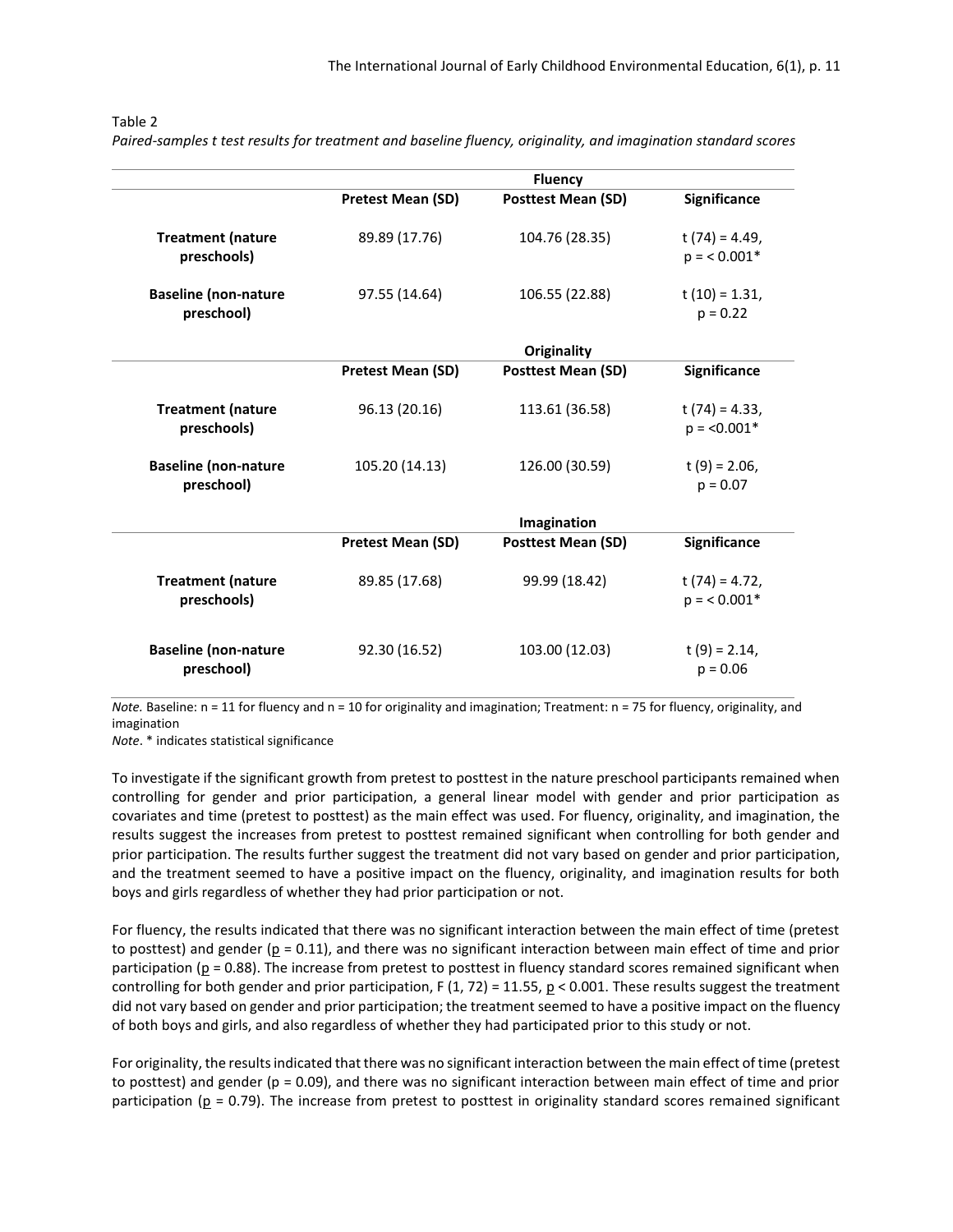when controlling for both gender and prior participation,  $F(1, 72) = 9.171$ ,  $p < 0.01$ . Similar to the results for fluency, these results for originality suggest the treatment did not vary based on gender and prior participation; the treatment seemed to have a positive impact on the originality of both boys and girls, and also regardless of whether they had participation prior to this study or not.

For imagination, the results indicated that there was no significant interaction between the main effect of time (pretest to posttest) and gender ( $p = 0.56$ ), and there was no significant interaction between main effect of time and prior participation ( $p = 0.84$ ). The increase from pretest to posttest in imagination standard scores remained significant when controlling for both gender and prior participation, F  $(1, 72) = 7.31$ ,  $p < 0.01$ . Similar to the findings for both fluency and originality, these results for imagination further suggest the treatment did not vary based on gender and prior participation; the treatment seemed to have a positive impact on the imagination of both boys and girls, and also regardless of whether they had participation prior to this study or not.

#### **Variations in Nature Preschools' Influence on Creative Thinking**

Paired-samples *t* tests were used to analyze the data to investigate if there was variation among nature preschool programs in terms of their influence on creative thinking. For these analyses, the data from each nature preschool site was evaluated separately (See Table 3). The results for nature preschool A indicate there was significant growth for the dimensions of fluency and originality. The results for nature preschool B indicate significant growth for the dimensions of fluency and imagination. The results for nature preschool C indicate significant growth in the dimension of imagination. The results for nature preschool D indicate significant growth across the dimensions of fluency, originality, and imagination. Collectively, these results suggest that variations in nature preschool implementation, setting, and/or approach seem to be influencing their effectiveness on fostering creative thinking in their preschool-aged participants.

#### Table 3

*Paired-samples t test results for nature preschool A, B, C, and D fluency, originality, and imagination standard scores*

| <b>Nature Preschool A</b> |                                                                       |                    |                                  |  |  |  |  |  |
|---------------------------|-----------------------------------------------------------------------|--------------------|----------------------------------|--|--|--|--|--|
|                           | <b>Pretest Mean (SD)</b>                                              | Posttest Mean (SD) | Significance                     |  |  |  |  |  |
| <b>Fluency</b>            | 90.42 (16.03)                                                         | 108.26 (29.68)     | $t(18) = 2.14$ ,<br>$p = 0.05*$  |  |  |  |  |  |
| Originality               | 95.11 (11.92)                                                         | 122.11 (37.66)     | t $(18) = 2.89$ ,<br>$p = 0.01*$ |  |  |  |  |  |
| Imagination               | 93.05 (17.58)                                                         | 96.32 (15.81)      | $t(18) = 0.72$ ,<br>$p = 0.48$   |  |  |  |  |  |
| <b>Nature Preschool B</b> |                                                                       |                    |                                  |  |  |  |  |  |
|                           | Significance<br><b>Pretest Mean (SD)</b><br><b>Posttest Mean (SD)</b> |                    |                                  |  |  |  |  |  |
| <b>Fluency</b>            | 89.92 (17.41)                                                         | 108.85 (28.00)     | $t(12) = 3.73$ ,<br>$p = 0.01*$  |  |  |  |  |  |
| Originality               | 89.08 (30.89)                                                         | 106.46 (54.76)     | t $(12) = 1.62$ ,<br>$p = 0.13$  |  |  |  |  |  |
| Imagination               | 90.00 (21.11)                                                         | 104.23 (19.00)     | $t(12) = 2.36$ ,<br>$p = 0.04*$  |  |  |  |  |  |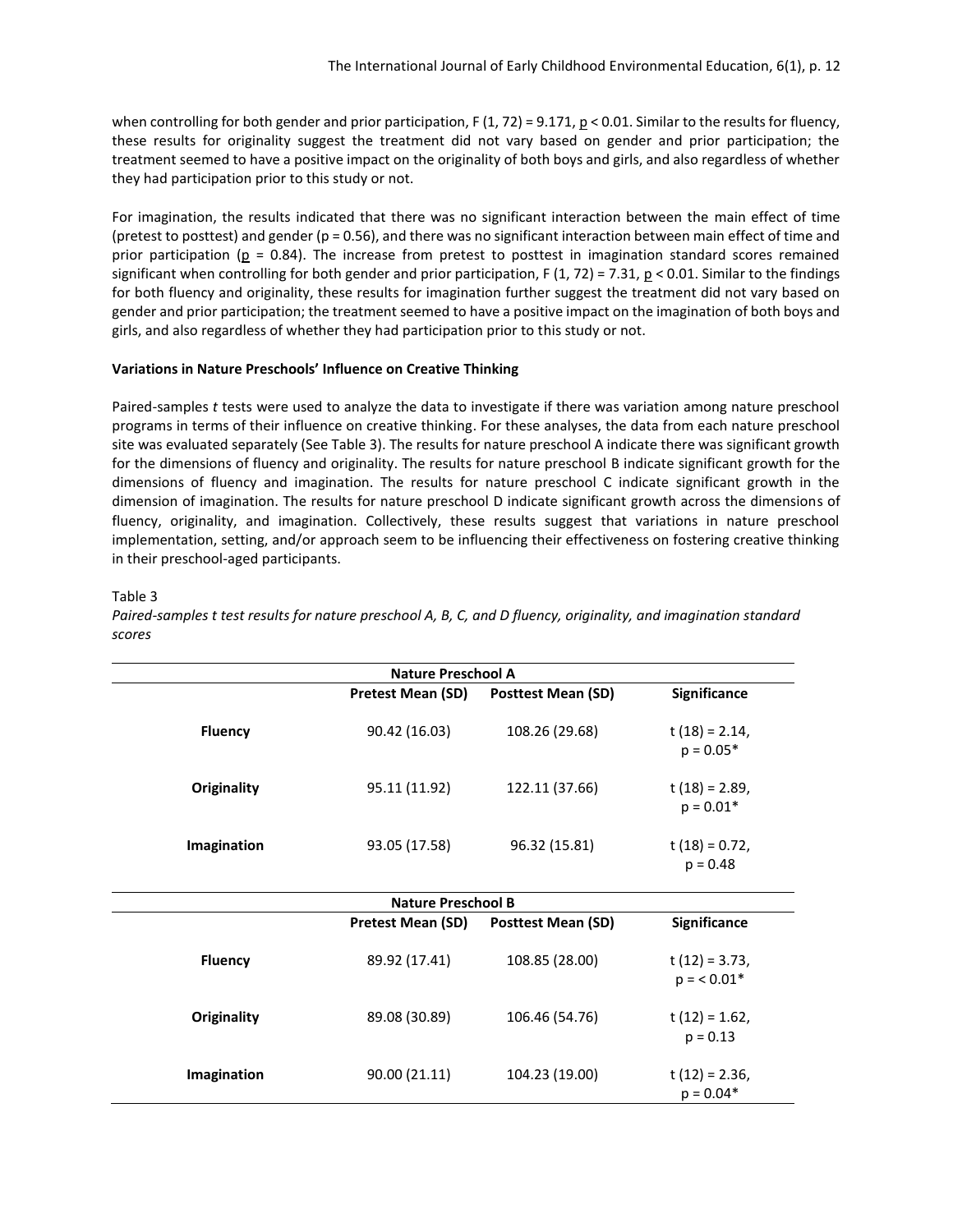| <b>Nature Preschool C</b> |                                                                |                           |                                   |  |  |  |  |  |
|---------------------------|----------------------------------------------------------------|---------------------------|-----------------------------------|--|--|--|--|--|
|                           | <b>Pretest Mean (SD)</b>                                       | <b>Posttest Mean (SD)</b> | Significance                      |  |  |  |  |  |
| <b>Fluency</b>            | 89.59 (21.14)                                                  | 95.65 (18.01)             | t $(16) = 1.38$ ,<br>$p = 0.19$   |  |  |  |  |  |
| Originality               | 98.41 (20.46)                                                  | 105.00 (20.79)            | $t(16) = 1.17$ ,<br>$p = 0.26$    |  |  |  |  |  |
| Imagination               | 83.59 (16.50)                                                  | 91.82 (18.81)             | t $(16) = 2.24$ ,<br>$p = 0.04*$  |  |  |  |  |  |
| <b>Nature Preschool D</b> |                                                                |                           |                                   |  |  |  |  |  |
|                           | Pretest Mean (SD)<br><b>Posttest Mean (SD)</b><br>Significance |                           |                                   |  |  |  |  |  |
| <b>Fluency</b>            | 91.19 (17.63)                                                  | 106.12 (32.93)            | t $(25) = 2.45$ ,<br>$p = 0.02*$  |  |  |  |  |  |
| Originality               | 98.92 (18.35)                                                  | 116.62 (32.90)            | t $(25) = 2.62$ ,<br>$p = 0.02*$  |  |  |  |  |  |
| Imagination               | 91.54 (16.65)                                                  | 105.88 (18.00)            | t $(25) = 4.22$ ,<br>$p = 0.001*$ |  |  |  |  |  |

*Note*. Nature preschool A: n = 19; nature preschool B: n = 13; nature preschool C: n = 17; nature preschool D: n = 26 *Note*. \* indicates statistical significance

#### **DISCUSSION**

The results of this study must be considered in the context of the limitations and threats to the validity associated with this study. One limitation of this study was the use of multiple test administrators or coders for the TCAM instrument in both pretesting and posttesting. The use of multiple coders could have led to inconsistencies in data collection if the individual test administrators coded differently than the other test administrators. This was addressed through an inter-rater reliability analysis to confirm that coding across administrators was suitable for use in this study. Fluency and imagination ratings show a high degree of agreement, and the originality rating shows a good degree of agreement (Cicchetti, 1994), so the ratings were deemed suitable for use. However, this threat is not entirely eliminated.

A second limitation of this study is that TCAM assessments were administered both indoors and outdoors. Since the nature preschool sites conduct part of the school day indoors and part of the school day outdoors, it was necessary to allow for indoor and outdoor testing as the test administrators were intentional not to interfere with the normal flow of the school day. Nevertheless, the variation in settings may have introduced variation in child responses as different distractions and visual prompts may have influenced the child. Similarly, the fact that the weather varied greatly from sunshine to snow to rain throughout the administration of the pretests and posttests that occurred outdoors introduced another validity threat. Such differences could have influenced the amount of time a child could focus on TCAM activities. For instance, if it was warm and sunny, the children appeared to focus for longer than when it was colder or wet. Once again, due to the nature of the study and certain parts of the school day taking place outdoors, it was necessary to administer TCAMs in all weather.

Another limitation of this study was the temperaments and shyness of some children who participated in this study. Young children are quite unpredictable and can be shy one day and confident the next day. They can also be easily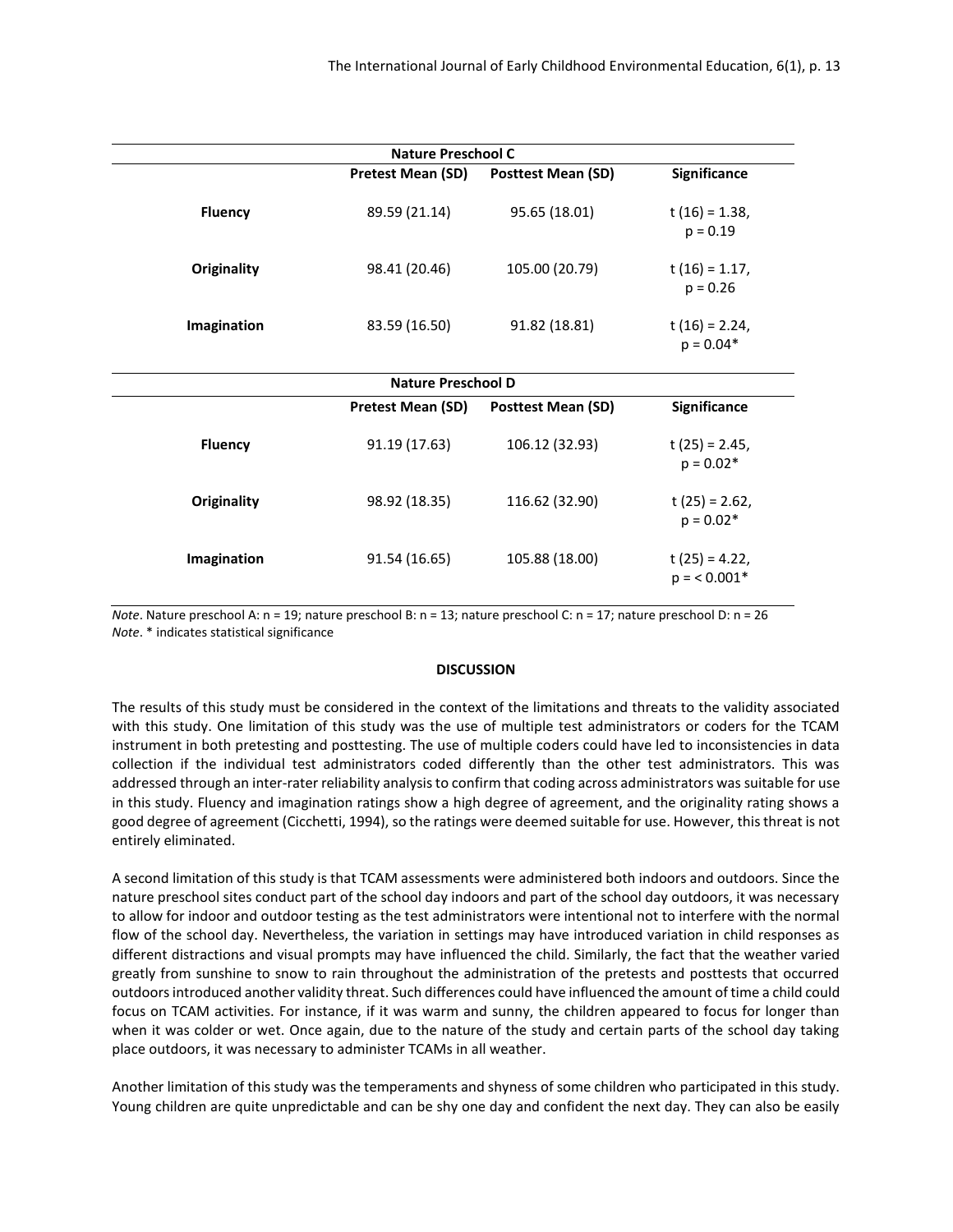distracted or uninterested in participating in the TCAM activities at any time. And some children are simply more out-going than others. Thus, the validity of a child's score and consequently the findings overall should be considered with this in mind. Attempts to address this were made through spending time with the preschoolers prior to administration of the instrument to familiarize children with the researchers and through spending a bit of time with children individually prior to beginning the assessment to increase the children's level of comfort with the researchers. Additionally, if a child was very shy or unwilling to complete the TCAM assessment for any reason, it was noted and the data was not utilized in the final analyses, as the scores may not have reflected the child's actual creative thinking levels.

Additionally, there is a limitation presented by the potential subjectivity of some responses. The scoring guide provides lists of likely responses for activities one, three, and four and a point value is associated with each response. However, if the response was written slightly differently, it is possible that the response could be scored differently than the scoring guide anticipated. This was addressed by having just one of the three test administrators score the TCAMs, which allowed for consistent scoring.

With these limitations in mind, as well as the potential limitation of variations in group sizes across the sites, the results of this study show a significant increase in the creative thinking levels of children who attended a nature preschool across the creative thinking dimensions of fluency, originality, and imagination. In contrast, children who attended the university-administered, non-nature preschool did not show a significant increase in creative thinking for the dimensions of fluency, originality, and imagination. A potential concern regarding the results of this study is that nature preschoolers' families may spend more time outdoors in general, due to their voluntary selection of a nature preschool for their children, and this may have been adding to the influence the nature preschools. However, if differences in family time in nature or familial disposition toward nature engagement was influencing on results, it would be expected that nature preschool children would have started with higher creative thinking scores, from the prior exposure to time in nature. This, however, was not the case in this study, as the baseline group had higher pretest creative thinking scores than children in the nature preschools. This suggests that differences in posttests creative thinking scores can likely be attributed to the nature preschool attendance, as opposed to family nature engagement.

Based on the characteristics of nature preschools, perhaps it is not surprising that the results of this study suggest significant growth in creative thinking. Nature preschools strive to provide children with extended daily periods of nature play. This time allows young children to experience the constantly-changing outdoors by playing in and with nature while engaging all of their senses and encountering new situations (Banning & Sullivan, 2011). New situations may require children to solve new problems, find new ways of doing routine activities, or try something brand new in their play. Each of these tasks requires a child to think creatively as they figure out the best way to solve the problem, adjust their routine, or test out a new activity (Healy, 2004). Because opportunities to think creatively arise so often in nature play, they regularly reinforce brain pathways required for creative thinking, which likely contributes to those pathways becoming better established and more permanent (Feist, 2010; McCain et al., 2007; Shore, 1997).

Not only do regular nature play experiences wire the brain to think creatively, but they provide countless opportunities for young children to learn through constructivism. The theory of constructivism suggests that people have existing schemas or ideas about the world in their minds, and when new information is acquired it is either added it to an existing schema via assimilation or a current schema is reconstructed to align with new information through accommodation (Piaget, 1952). Each time a person restructures information obtained during nature play to fit an existing schema they are thinking creatively (Runco, 2003). Thus, the plethora of new information provided by the ever-changing nature of the outdoors may also be offering children with the chance to develop mini-c creativity as the child makes novel and personally meaningful interpretations of an experience to understand it better (Beghetto et al., 2012) and develop little-c or everyday creativity as they invent new information (Runco, 2003). Furthermore, the variety of open-ended loose parts children choose to interact with in nature introduce creative thinking opportunities. When loose parts are open-ended, the child must assign roles to them. For instance, a rock could be a rock or a frog or a shovel or a shelter. Each time a child invents a new role for that rock to enhance their play, the child must think creatively to assign the rock a novel identity that is useful for their play. Emphasis on mini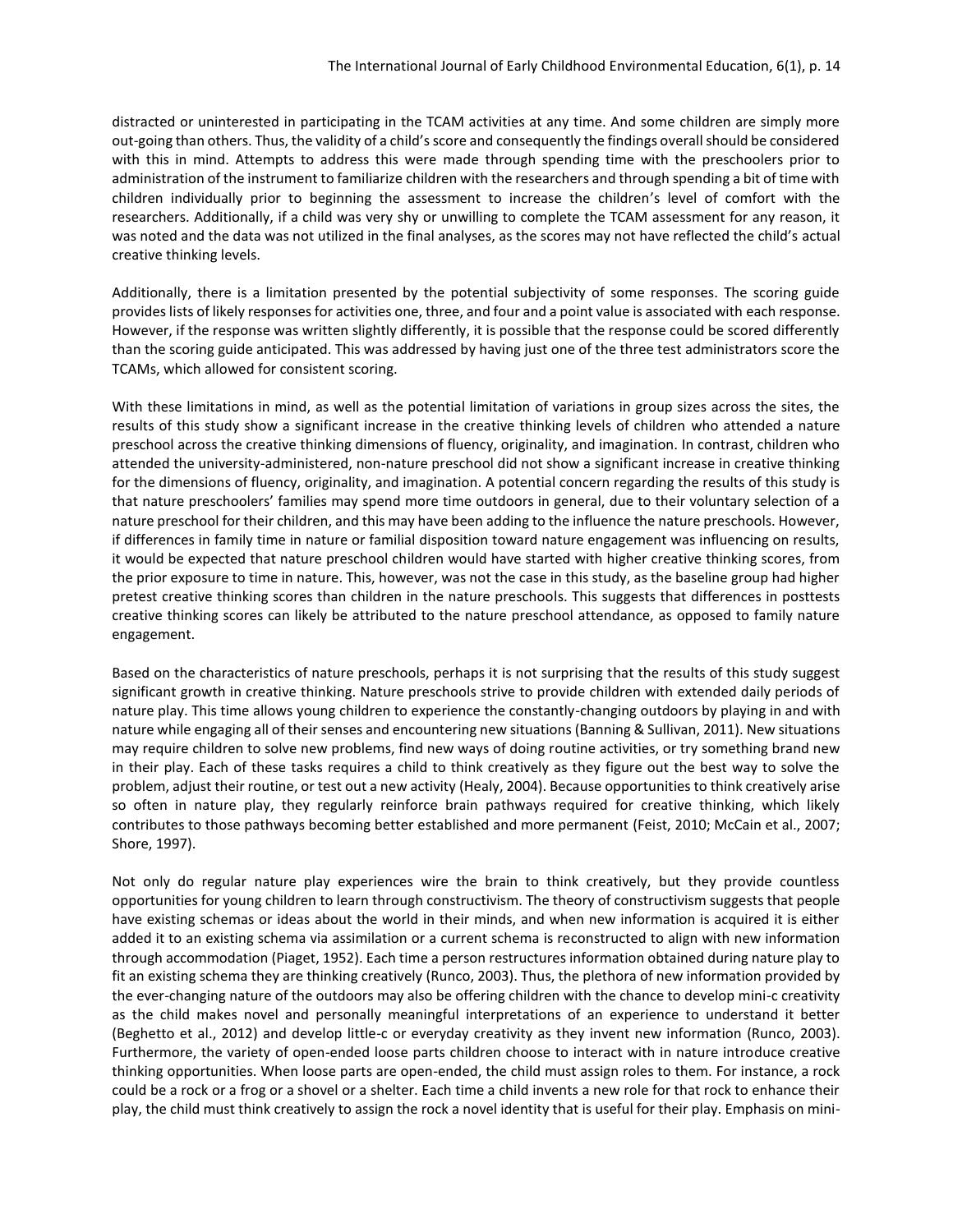c and little-c creativity and practice generating and implementing new ideas may foster creative thinking skills in nature preschoolers.

The results of this study further indicate variation among the nature preschool programs in terms of their influence on creative thinking. Understanding how sites vary and how those variations impact creative thinking is important in pinpointing the underlying factors at nature preschools that contribute to creative thinking growth. This understanding is necessary for knowing best how to foster creative thinking at nature preschools, particularly for nature preschools for whom this is an important intended outcome. Differences in each nature preschool that participated in this study may account for the variation in growth across the dimensions of fluency, originality, and imagination indicated in the results. This study did not attempt to control for the aspects of the participating nature preschools that make them different, as this study was exploratory in nature. Thus, it is important to note that the discussion that follows regarding variations in nature preschools and how that may have influenced creative thinking is conjecture as well as grounds for further research.

One possible reason nature preschools A, B, and D saw significant growth in fluency is that the children in these three schools attended nature preschool all day, and thus had 1 to 2 more hours of daily outdoor nature play. More time playing in nature may provide more opportunities for children to become fully engaged in their play and come up with new ways to use play spaces or loose parts (Banning & Sullivan, 2011). This extra practice and extra time to become engaged in play may further reinforce brain pathways associated with the development of new ideas (McCain et al., 2007; Shore, 1997). Thus, it is possible length of day may contribute to the development of fluency in nature preschoolers.

It also is possible that length of day partially influenced the significant increase in originality at nature preschool A and D as these are both all day programs. As with fluency, more time playing in nature could account for increases in originality because more time playing in nature allows children more time to come up with unique ways of playing with or using the natural environment and loose parts (Banning & Sullivan, 2011). Furthermore, the encouragement of original or unconventional ideas helps foster the development of creative thinking (Alkhudhair, 2015). Thus, it could potentially be extrapolated that children who have more opportunities to develop original ideas at all day nature preschool programs would have received more encouragement from teachers regarding their unique ideas, which fostered originality in those children. However, if the only factor influencing originality were length of day, then it would be expected nature preschool B would also see a significant increase in originality over the course of the school year. As such, while length of day may play a role, another unknown factor that links nature preschool A and D may be the reason behind the increase in originality within these programs.

Similarly, it is possible that length of day partially influenced the significant increase in imagination at nature preschool B and D as they are both all day programs. However, nature preschool A would have also been expected to see a significant increase in imagination if length of day was the only factor, while nature preschool C, which had a significant imagination increase, would not be expected to increase. Future research might seek to investigate the role of time, aiming toward an understanding of how duration of preschool participation influences creative thinking, as that would provide helpful guidance to sites who desire to have a positive influence on creative thinking.

As described previously, imagination helps children begin to develop empathy for others (Torrance, 1981a). This idea may help explain why nature preschool C saw a significant increase in imagination. One key feature of nature preschool C is that the children have daily interactions with a wide variety of farm animals. Allowing children to care for animals helps foster empathy as they learn to put themselves in the shoes of animals and imagine what it is like to be those animals (Wilson, 2014), and thus there may be relationships among this interaction with animals, the development of empathy, and the development of imagination. Nature preschools A, B, and D do offer some opportunities to care for animals, but nature preschool C provides frequent and sustained opportunities to do so. Once again, this cannot entirely account for the variation across programs as nature preschool B and D also saw growth in imagination, but it may partially explain this variation in imagination scores. Further research is needed in investigating the role of interaction with and caring for live animals and how this influences creative thinking in general and specifically in imagination.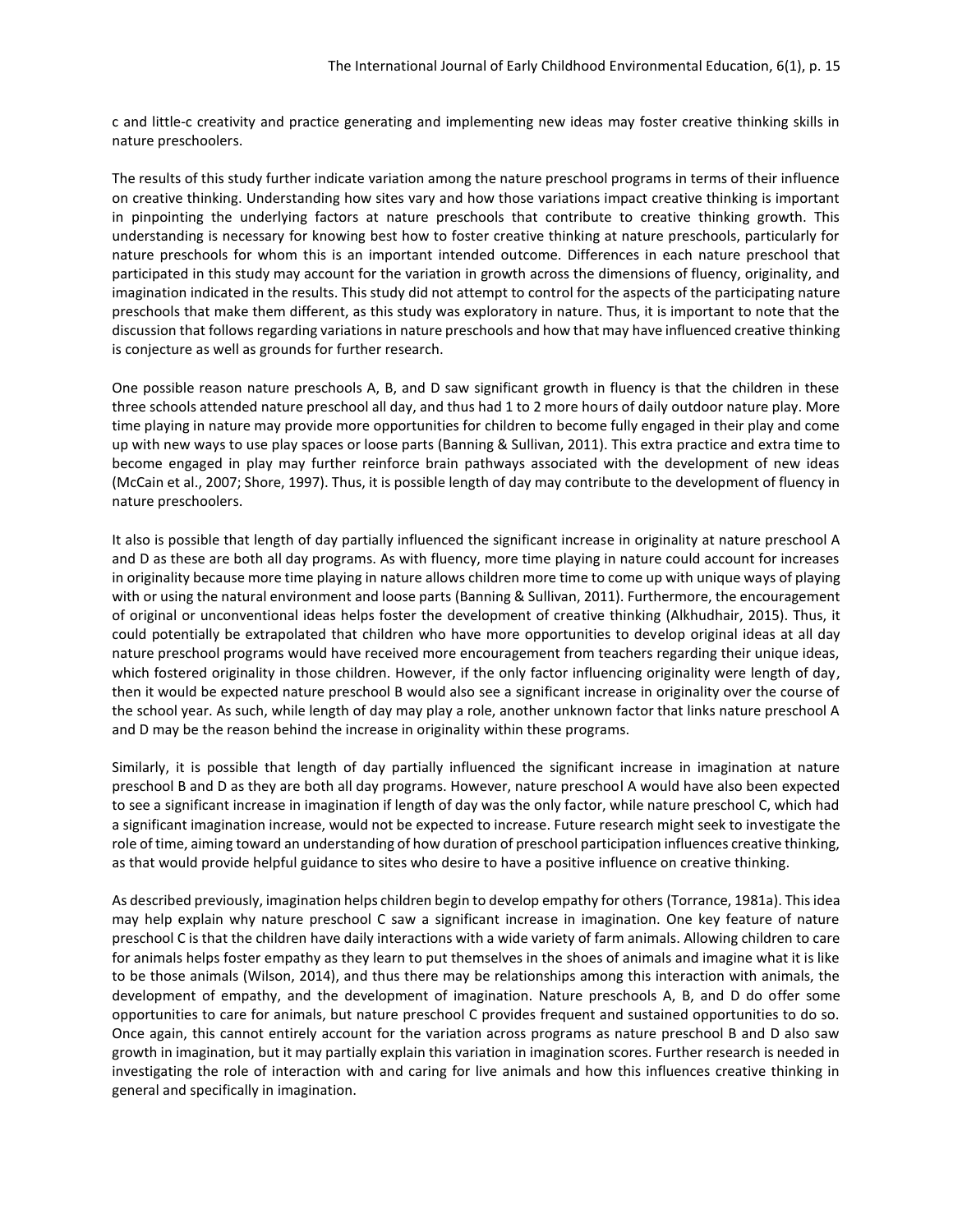Additionally, another important consideration would be variations in the teachers across these sites, as well as variations in guiding philosophy and primary aims. As this study was not designed to uncover specific mechanisms that influenced the results, here too one can only speculate as to the role variations in teaching style and philosophy may have played. With the recognition that variation in effectiveness exists, coupled with the overall positive influence suggested by the collective results, it would be helpful for continued research that aims to extend this current study focused on impact toward understanding the mechanisms at play.

## **IMPLICATIONS**

This study has important implications for the field of environmental education. By demonstrating that nature preschools seem to be supporting the development of creative thinking this study provides environmental educators with a strategy (nature preschools and/or extended periods of nature play) with which they can encourage this skill from a young age. This is significant for the field because there are numerous environmental issues that require creative solutions (Csikszentmihalyi & Wolfe, 2014). From the early childhood environmental education standpoint, the results of this study provide further empirical evidence suggesting that nature preschools provide developmental benefits for young children who participate in them. Nature play is an important factor in promoting these benefits, as it is widely accepted in environmental education as a means of fostering holistic developmental growth (Banning & Sullivan, 2011) and instilling lifelong environmental values in young children (Ewert et al., 2005; Iozzi, 1989; Samuelsson & Kaga, 2008). Each new piece of evidence that nature preschools and nature play are beneficial for young children is important for the field of environmental education because it may help convince more families to participate in nature play, and thereby promote the goals of environmental education.

Early childhood practitioners in non-nature preschools can use these results as evidence as to why it is necessary and beneficial to the children in their programs to incorporate elements of nature preschools such as nature play and natural loose parts into their non-nature preschool classrooms. Early childhood educators sometimes find that they are expected to provide early childhood instruction that is not age appropriate in order to prepare children for higher grade levels by increasing teacher-directed academic instruction and decreasing play opportunities (Gray, 2016). As such, the results of this study add to the body of literature demonstrating that nature preschools and nature play can help promote early learning by helping young children meet early childhood learning indicators of progress through developmentally appropriate experiences that will help them become ready to learn across a range of domains when they enter elementary school.

Ideally, the results of this study may also be used by advocates of nature preschools, environmental education, and holistic early childhood learning to encourage administrators of non-nature preschool programs to incorporate nature play into these programs. A systematic review of literature on the benefits of children engaging with nature indicates that nature experiences, particularly when those experiences include play, benefit children in several ways (Gill, 2014). The review found well-supported evidence that time in nature is associated with adult proenvironmental attitudes, increased physical activity, motor development, and improved mental health and emotional regulation (Gill, 2014). Further, the review found that there is at least some evidence that engagement with nature can also promote social skills, self-control, well-being, self-confidence, and language and communication development in children (Gill, 2014). Each of these benefits offer advocates more evidence supporting the importance of nature play in early childhood. The present study's results which indicate that nature preschools have a positive influence on creative thinking development builds upon previous research and, when considered with the literature a whole, may encourage administrators in the early childhood field to adapt their programs to include nature play.

#### **RECOMMENDATIONS**

This study explored the influence that nature preschools have on creative thinking in young children. The results suggest positive influence. However due to the small sample size and the lack of random assignment to treatment and control groups, further research confirming these findings would be useful. The study also found that variation exists across nature preschool programs in relation to which dimensions of creative thinking were positively influenced. Because of the decline of creative thinking among children and because of the importance creative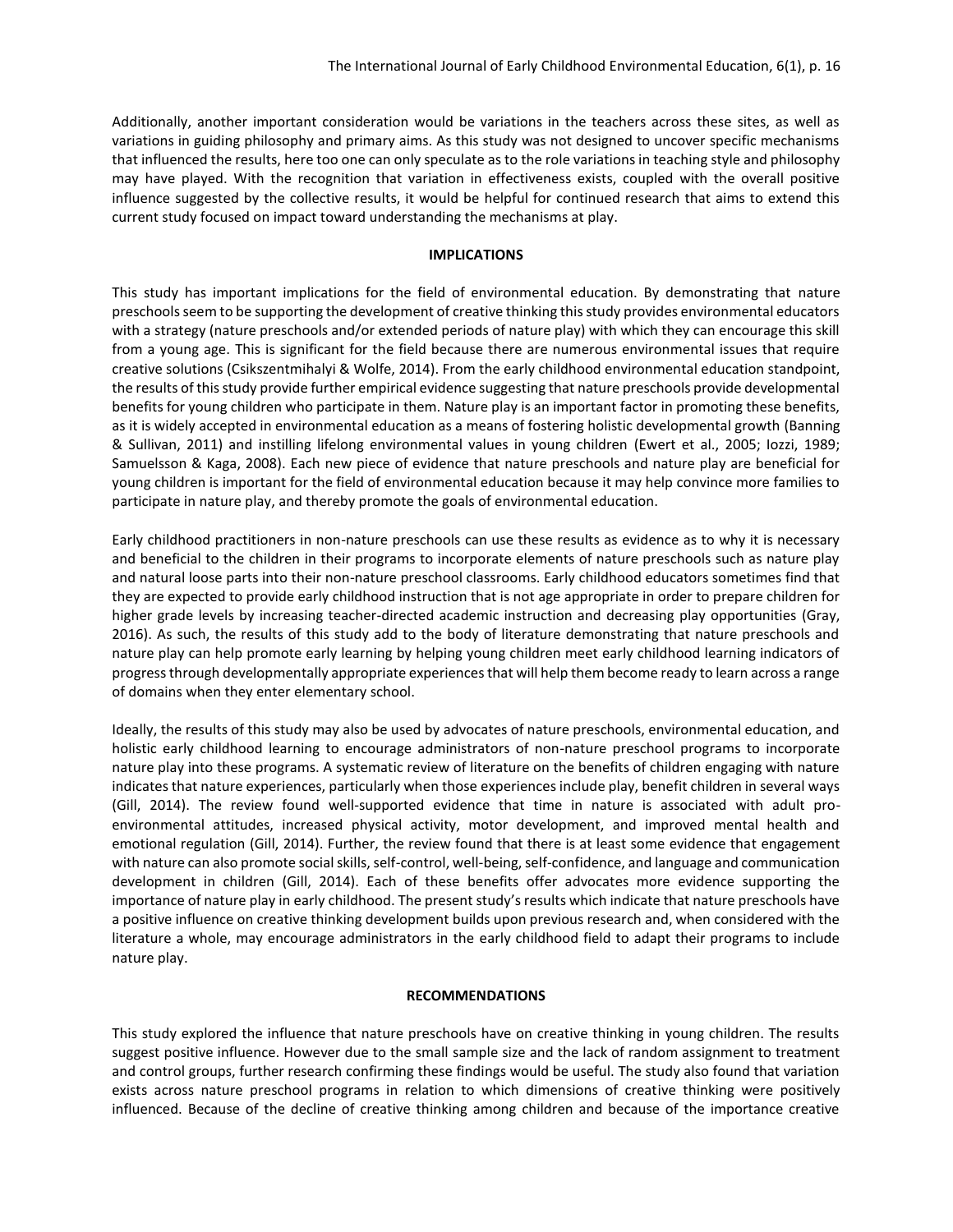thinking has in the context of both environmental issues as well as key skills and habits needed for today's world, future research is needed to help pinpoint the elements of nature preschool that influence the development of creative thinking. Beyond the influence of the amount of time, the role of unstructured play specifically in nature within nature preschools could be further studied to see if this unstructured play accounts for the growth in creative thinking. For example, a study comparing the growth of creative thinking between programs rooted in unstructured play in nature versus unstructured play in a classroom could begin to answer this question; if results were to indicate greater growth through unstructured nature play, it would lend weight to the idea that unstructured play in nature contributed to this study's results. Furthermore, a recent study found that features of two outdoor preschool classrooms, including time, a routine of going outdoors, open-ended materials, and a supportive adult, boosted creativity in participating children (Kiewra & Veselack, 2016). Future research could seek to determine if and how variations in this set of factors contributes to variation in effectiveness in supporting the development of fluency, originality, and imagination.

Future research should also seek to determine the role of the nature preschool teacher in the development of creative thinking. Different qualities of teachers and how teachers behave during unstructured nature play time may lead to different outcomes. For instance, one nature preschool teacher may choose to interact with children more often than another during nature play for any number of reasons. The number and length of these interactions may contribute to varied creative thinking growth. A study that investigates the qualities and behaviors of nature preschool teachers during nature play may help determine if teachers play a significant role in the development of creative thinking during nature play in addition to any effects that nature play itself may have on creative thinking development.

#### **CONCLUSIONS**

Overall, the findings from this study suggest that nature preschool experiences positively influence creative thinking in young children. The results indicate significant growth in the creative thinking levels of nature preschoolers over the course of the school year, as compared to the lack of significant growth in the creative thinking levels of nonnature preschoolers. These results were not influenced by gender or prior participation. The results also indicate variations among nature preschool programs in terms of their influence on creative thinking. Each program saw an increase at least one measured dimension of creative thinking measured by the TCAM (fluency, originality, or imagination), but which aspects increased differed across programs. These results have important implications for the field of environmental education, early childhood environmental education, and early childhood education as this study helps demonstrate that nature preschools and nature play can play a significant role in the development of valuable skills in young children and toward the development of citizens who are prepared to creatively solve environmental problems.

#### **Acknowledgements**

The authors wish to extend their sincere appreciation to the participating preschools' lead teachers and directors who graciously opened their sites to this study, as well as to the parents who granted consent and their children who participated in this study.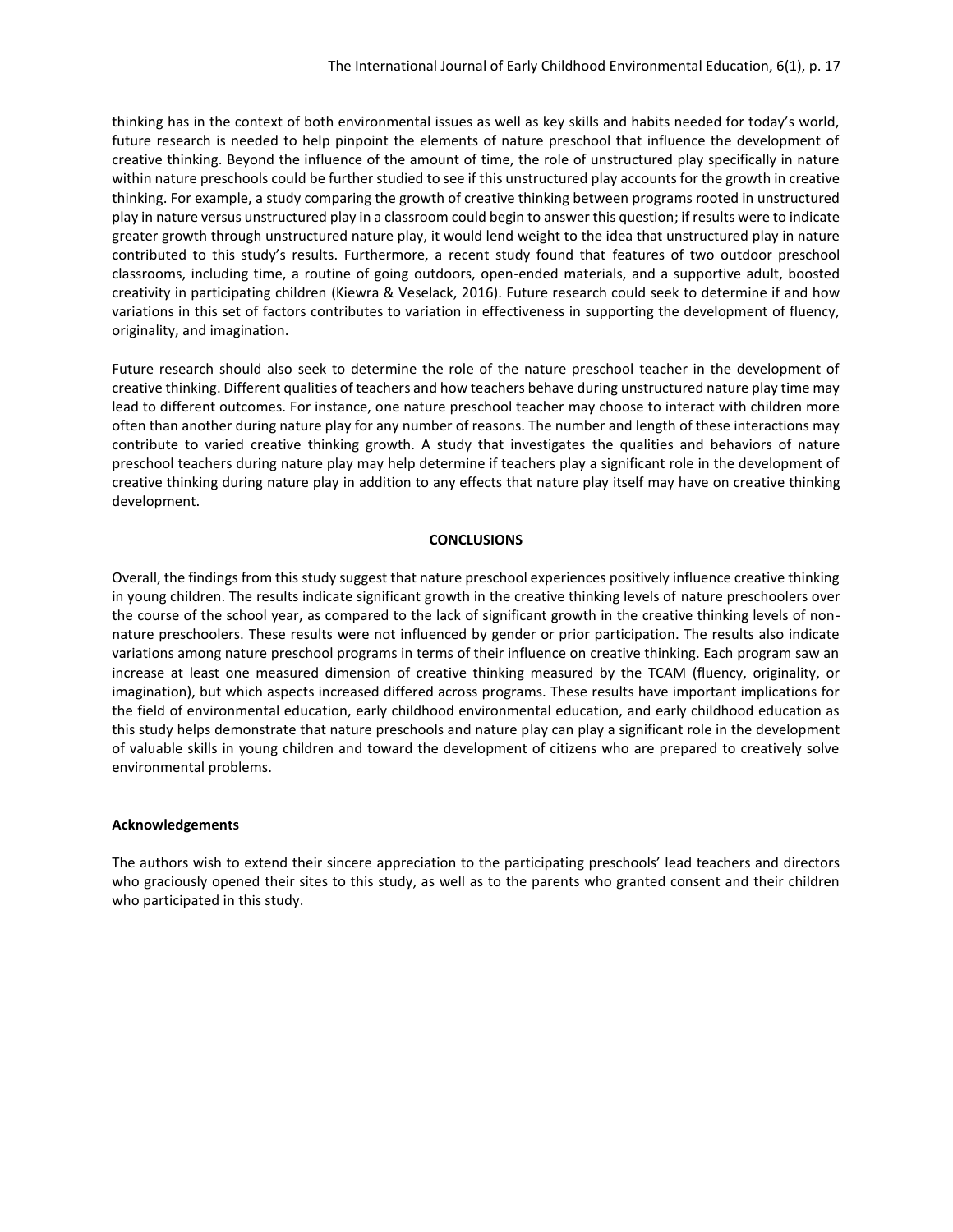#### **REFERENCES**

- Alkhudhair, D. M. (2015). *Early childhood teachers' approaches to the development of young children's creativity* (Ph.D.). The College of William and Mary, United States -- Virginia. Retrieved from http://search.proquest.com.libpdb.d.umn.edu:2048/psycinfo/docview/1687804932/abstract/420EFE8976 864ACEPQ/1
- Bailie, P. E. (2012). *Connecting children to nature: A multiple case study of nature center preschools*. The University of Nebraska-Lincoln.
- Bailie, P. E. (2016). Nature preschools: the cross fertiliztion of early childhood and environmental education. In *Nature Preschools and Forest Kindergartens: The Handbook for Outdoor Learning* (pp. 45–58). St. Paul, MN: Redleaf Press.
- Banning, W., & Sullivan, G. (2011). *Lens on outdoor learning* (1st ed). St. Paul, MN: Redleaf Press.
- Bassok, D., Latham, S., & Rorem, A. (2016). Is Kindergarten the New First Grade? *AERA Open*, *2*(1). https://doi.org/10.1177/2332858415616358
- Beghetto, R. A., Kaufman, J. C., Hegarty, C. B., Hammond, H. L., & Wilcox-Herzog, A. (2012). Cultivating creativity in early childhood education. In O. N. Saracho, *Contemporary Perspectives on Research in Creativity in Early Childhood Education* (pp. 251–270). Charlotte, NC: Information Age Publishing.
- Cicchetti, D. V. (1994). Guidelines, criteria, and rules of thumb for evaluating normed and standardized assessment instruments in psychology. *Psychological Assessment*, *6*(4), 284–290.
- Clapham, M. M. (2011). Testing/Measurement/Assessment. In M. A. Runco & S. R. Pritzker (Eds.), *Encyclopedia of Creativity (Second Edition)* (pp. 458–464). San Diego: Academic Press. Retrieved from http://www.sciencedirect.com/science/article/pii/B978012375038900220X
- Craft, A. (2008). Studying collaborative creativity: Implications for education. *Thinking Skills and Creativity*, *3*(3), 241– 245. https://doi.org/10.1016/j.tsc.2008.09.006
- Creswell, J. W. (2014). *Research design: qualitative, quantitative, and mixed methods approaches* (4th ed). Thousand Oaks: SAGE Publications.
- Csikszentmihalyi, M., & Wolfe, R. (2014). New Conceptions and Research Approaches to Creativity: Implications of a Systems Perspective for Creativity in Education. In M. Csikszentmihalyi, *The Systems Model of Creativity* (pp. 161–184). Dordrecht: Springer Netherlands. Retrieved from http://link.springer.com/10.1007/978-94-017- 9085-7\_10
- Erickson, D. M., & Ernst, J. A. (2011). The real benefits of nature play every day. *NACC Newsletter*, 97–100.
- Ewert, A., Place, G., & Sibthorp, J. (2005). Early-Life Outdoor Experiences and an Individual's Environmental Attitudes. *Leisure Sciences*, *27*(3), 225–239.
- Feist, G. J. (2010). The Function of Personality in Creativity: The Nature and Nurture of Creative Personality. In *The Cambridge Handbook of Creatvity*. New York, NY: Cambridge University Press.
- Finch, K., & Bailie, P. (2016). Nature Preschools: Putting Nature at the Heart of Early Childhood Education. *Occasional Paper Series*, *33*, 9.
- Forgeard, M. J. C., & Kaufman, J. C. (2016). Who cares about imagination, creativity, and innovation, and why? A review. *Psychology of Aesthetics, Creativity, and the Arts*, *10*(3), 250–269.

https://doi.org/http://dx.doi.org.libpdb.d.umn.edu:2048/10.1037/aca0000042

- Gill, T. (2014). The Benefits of Children's Engagement with Nature: A Systematic Literature Review. *Children, Youth and Environments*, *24*(2), 10–34. https://doi.org/10.7721/chilyoutenvi.24.2.0010
- Gray, D. P. (2016). As Children's Freedom Has Declined, So Has Their Creativity. Retrieved September 18, 2016, from http://www.creativitypost.com/education/as\_childrens\_freedom\_has\_declined\_so\_has\_their\_creativity
- Greenhill, V. (2015). 21st Century Knowledge and Skills in Educator Preparation. The Partnership for 21st Century Learning. Retrieved from http://eric.ed.gov/?id=ED519336
- Guilford, J. P. (1950). Creativity. *American Psychologist*, *5*(9), 444–454. https://doi.org/http://dx.doi.org.libpdb.d.umn.edu:2048/10.1037/h0063487
- Guilford, J. P. (1956). The structure of intellect. *Psychological Bulletin*, *53*(4), 267–293. https://doi.org/http://dx.doi.org.libpdb.d.umn.edu:2048/10.1037/h0040755
- Guilford, J. P. (1957). Creative abilities in the arts. *Psychological Review*, *64*(2), 110–118. https://doi.org/http://dx.doi.org.libpdb.d.umn.edu:2048/10.1037/h0048280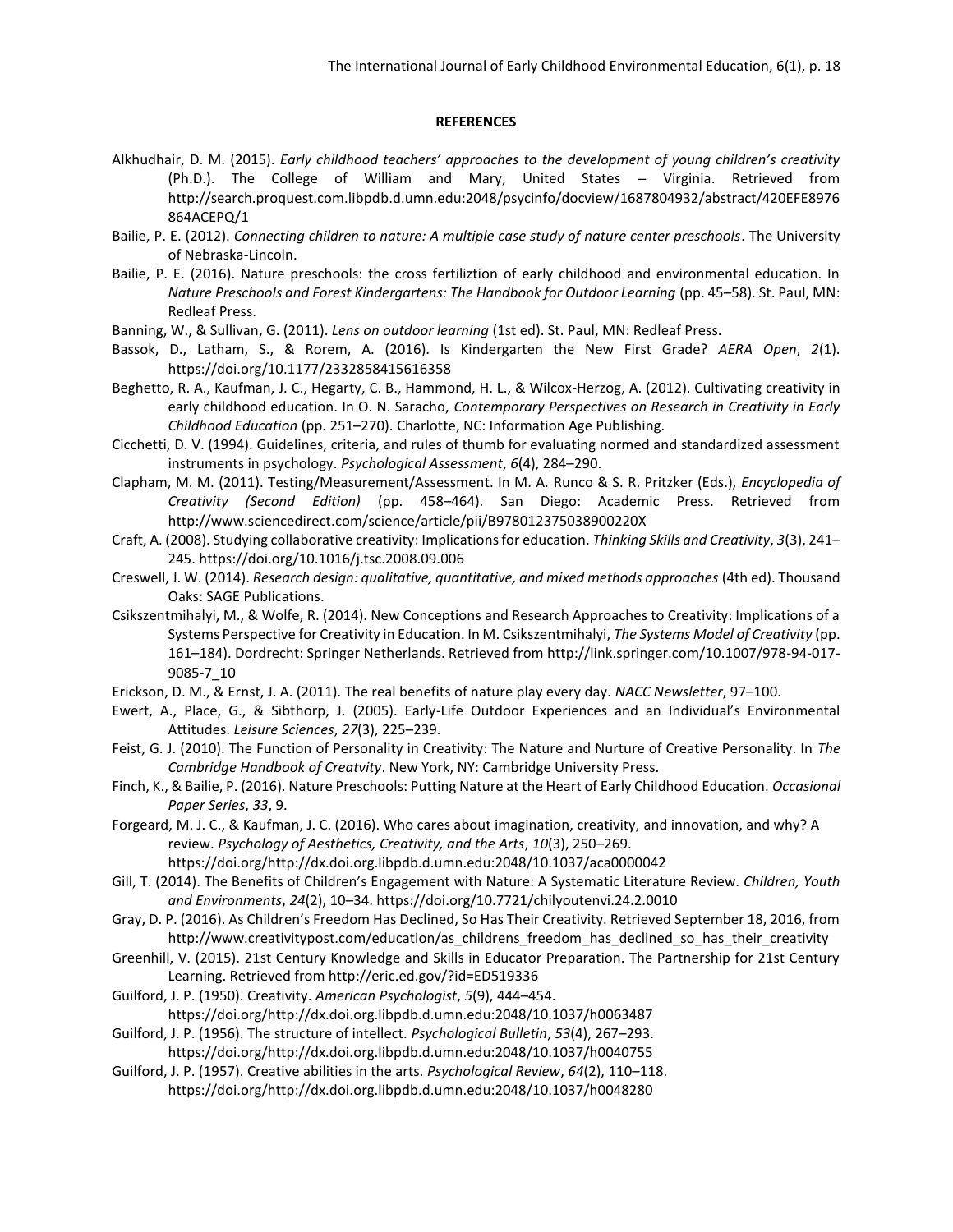- Healy, J. M. (2004). *Your Child's Growing Mind: Brain Development and Learning from Birth to Adolescence* (3rd ed.). New York, NY: Broadway Books.
- Iozzi, L. A. (1989). What Research Says to the Educator. Part One: Environmental Education and the Affective Domain. *Journal of Environmental Education*, *20*(3), 3–9.
- Kaufman, J. C., & Beghetto, R. A. (2009). Beyond big and little: The four c model of creativity. *Review of General Psychology*, *13*(1), 1–12. https://doi.org/10.1037/a0013688
- Kiewra, C., & Veselack, E. (2016). Playing with Nature: Supporting Preschoolers' Creativity in Natural Outdoor Classrooms. *International Journal of Early Childhood Environmental Education*, *4*(1), 70–95.
- Kim, K. H. (2006). Can we trust creativity tests? A review of the Torrance Tests of Creative Thinking (TTCT). *Creativity Research Journal*, *18*(1), 3–14.
- Kim, K. H. (2011). The Creativity Crisis: The Decrease in Creative Thinking Scores on the Torrance Tests of Creative Thinking. *Creativity Research Journal*, *23*(4), 285–295. https://doi.org/10.1080/10400419.2011.627805
- Kozbelt, A., Beghetto, R. A., & Runco, M. A. (2010). Theories of creativity. In J. C. Kaufman & R. J. Sternberg (Eds.), *The Cambridge handbook of Creativity* (pp. 20–47). New York, NY: Cambridge University Press.
- Lemons, G. (2011). Diverse Perspectives of Creativity Testing Controversial Issues When Used for Inclusion Into Gifted Programs. *Journal for the Education of the Gifted*, *34*(5), 742–772. https://doi.org/10.1177/0162353211417221
- Maslow, A. H. (1971). *The Farther Reaches of Human Nature*. New York, NY: Penguin Books.
- McCain, M. N., Mustard, J. F., & Shanker, S. (2007). The Long Reach of Early Childhood. In *Eary Years Study 2: Putting Science into Action* (pp. 17–58). Toronto, ON: Council for Early Child Development. Retrieved from http://bi.galegroup.com.libpdb.d.umn.edu:2048/essentials/article/GALE%7CA161051291/69cfc9f889e89 099aab7844ba414f893?u=mnauduluth
- McGraw, K. O., & Wong, S. P. (1996). Forming inferences about some intraclass correlation coefficients. *Psychological Methods*, *1*(1), 30–46.
- Moran, S. (2010). The roles of creativity in society. In J. C. Kaufman & R. J. Sternberg (Eds.), *The Cambridge handbook of Creativity* (pp. 74–90). New York, NY: Cambridge University Press.
- Piaget, J. (1952). *The origins of intelligence on children*. (M. Cook, Trans.). New York, NY: International Universities Press, Inc.
- Reisman, F. K., Floyd, B., & Torrance, E. P. (1981). Performance on Torrance's Thinking Creatively in Action and Movement as a predictor of cognitive development of young children. *Creative Child & Adult Quarterly*, *6*(4), 205–209, 233.
- Runco, M. A. (2003). Education for Creative Potential. *Scandinavian Journal of Educational Research*, *47*(3), 317.
- Runco, M. A. (2014). Chapter 2 Developmental Trends and Influences on Creativity. In *Creativity (Second Edition)* (pp. 39–67). San Diego: Academic Press. Retrieved from
	- http://www.sciencedirect.com/science/article/pii/B9780124105126000023
- Runco, M. A., & Acar, S. (2012). Divergent Thinking as an Indicator of Creative Potential. *Creativity Research Journal*, *24*(1), 1–10. https://doi.org/10.1146/annurev.psych.55.090902.141502
- Runco, M. A., & Jaeger, G. J. (2012). The Standard Definition of Creativity. *Creativity Research Journal*, *24*(1), 92–96. https://doi.org/10.1080/10400419.2012.650092
- Russ, S. W. (2014). *Pretend Play in Childhood: Foundation of Adult Creativity* (Electronic Ed.). Washington D.C.: American Psychological Association. Retrieved from http://www.apa.org/pubs/books/4318122.aspx
- Samuelsson, P., & Kaga, Y. (Eds.). (2008). *The contribution of early childhood education to sustainable development*. Paris: UNESCO. Retrieved from http://unesdoc.unesco.org/images/0015/001593/159355E.pdf
- Shore, R. (1997). What Have We Learned? In *Rethinking the Brain* (pp. 15–27). New York, NY: Families and Work Institute. Retrieved from http://www.peelearlyyears.com/pdf/What%20Have%20We%20Learned- the%20interplay%20between%20nature%20and%20nurture.pdf
- Sternberg, R. J., & Lubart, T. I. (1996). Investing in creativity. *American Psychologist*, *51*(7), 677–688. https://doi.org/http://dx.doi.org.libpdb.d.umn.edu:2048/10.1037/0003-066X.51.7.677
- Taylor, M. (2011). Imagination. In M. A. Runco & S. R. Pritzker (Eds.), *Encyclopedia of Creativity (Second Edition)* (pp. 637–643). San Diego: Academic Press. Retrieved from

http://www.sciencedirect.com/science/article/pii/B9780123750389001187

Torrance, E. P. (1967). Understanding the fourth grade slump in creative thinking: final report. Retrieved from https://eric.ed.gov/?id=ED018273